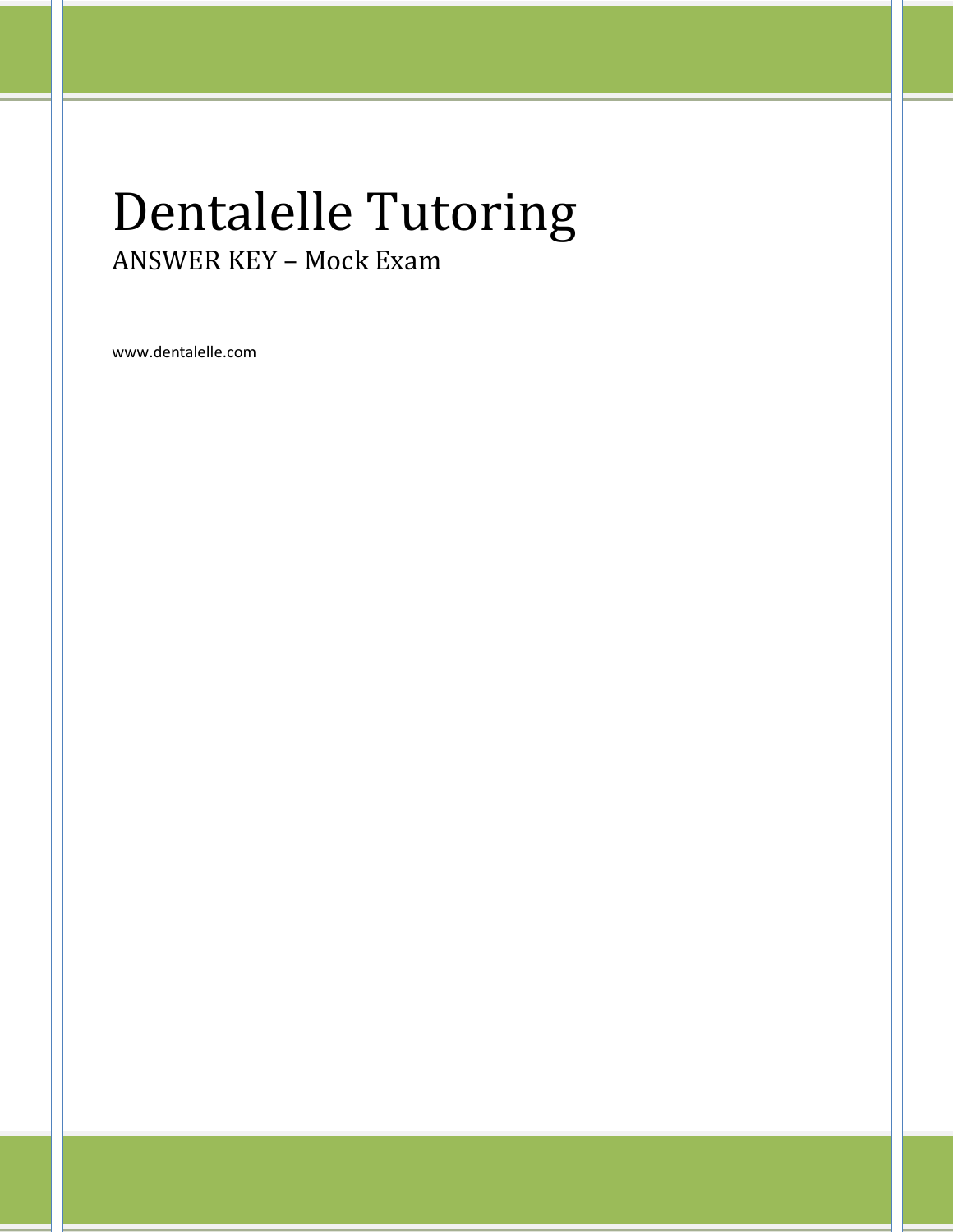## **1. What are the ways of administering anesthetic?**

## **a. Block, infiltration, ligament, pulpal**

- b. Block with infiltration, gentle technique, pulpal and around the tooth
- c. Block, ligament, gentle, filtration
- d. All of the above

Rationale  $- A$  is the only correct answer. Keep in mind the dentist must always be gentle when applying anesthetic but this is not a 'way' of administration

## **2. What is paresthesia?**

- a. Allergic reaction
- b. Becoming paralyzed in both legs
- **c. Possible side effect of local anesthetic**
- d. Normal reaction but will go away

Rationale – C is the correct answer. This could happen anytime local anesthetic is given and is a loss of sensation that lasts for long period of time or even permanently.

## **3. Why are vasoconstrictors added to some anesthetics?**

- a. Increase induction time
- **b. Decrease bleeding and produce a longer duration**
- c. Produce a longer duration
- d. Increases bleeding

Rationale – B is the correct answer. Decreases bleeding AND produces a longer duration. Induction time refers to the period from when the anesthetic is injected until complete anesthesia is produced

## **4. What are the stages of anesthesia?**

a. Excitement, Analgesia, Surgical Anesthesia, Respiratory Paralysis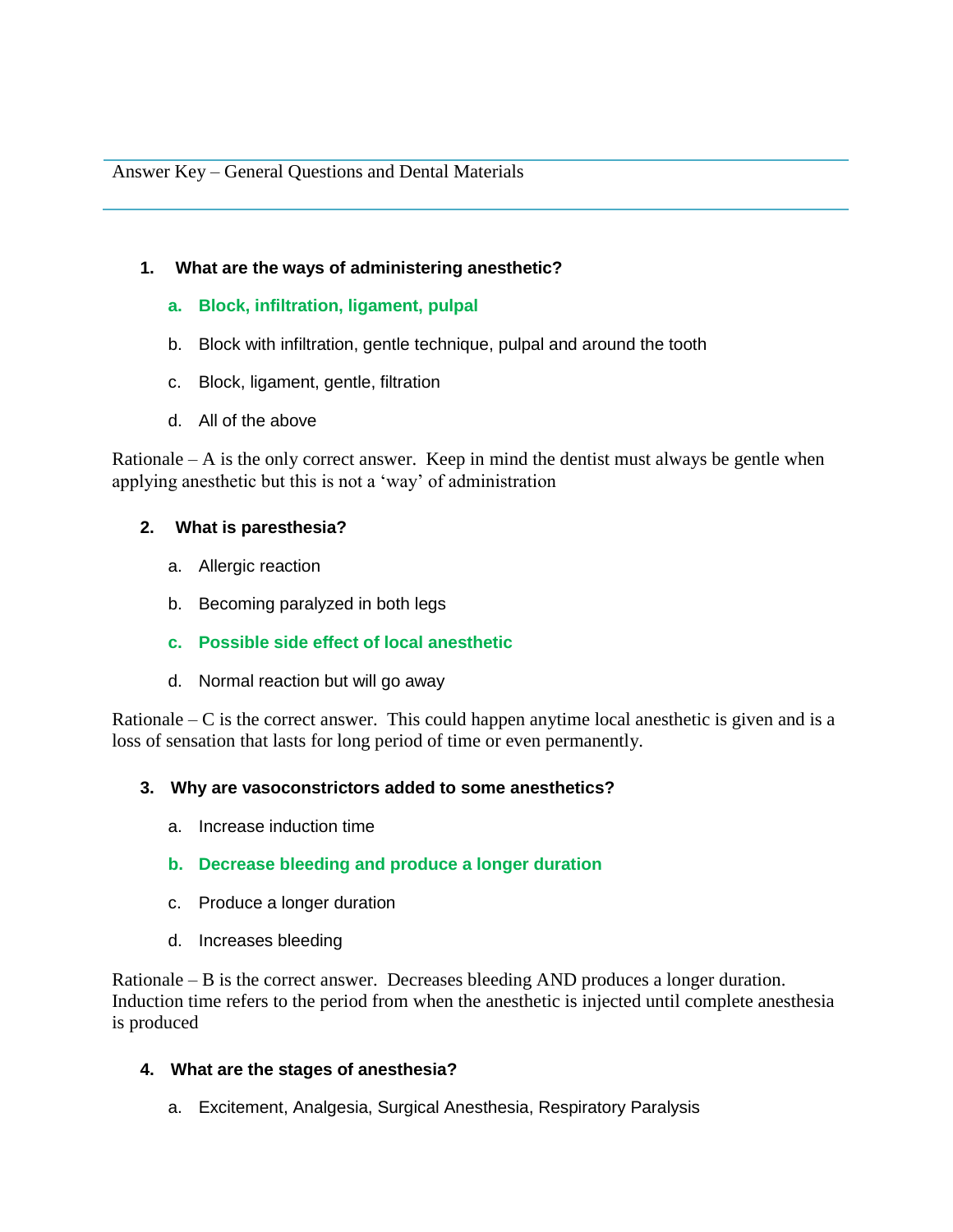# **b. Analgesia, Excitement, Surgical Anesthesia, Respiratory Paralysis**

- c. Analgesia, Excitement, Plane 1, Plane 2, Respiratory Paralysis
- d. Respiratory Paralysis, Analgesia, Excitement, Surgical

Rationale – B is the correct answer. Analgesia – patient is relaxed and conscious (Nitrous), Excitement – patient is less aware and can become unconscious (vomiting may occur), Surgical Anesthesia – plane 1 (eye reflex lost), plane 2 (eyes fixed, pupils small), plane 3 (pupil reflexes lost), plane 4 (respiration depressed. General anesthesia produced. Respiratory Paralysis – patient could die if this is not reversed quickly, lungs and heart slow down.

## **5. What is background radiation?**

- a. Similar to scatter radiation
- b. Relates to the primary beam and secondary radiation
- **c. All radiation other than man-made**
- d. Man-made

Rationale – C is the correct answer. Primary radiation and secondary/scatter radiation are part of something different. Background radiation is all radiation other than man-made radiation. This consists of cosmic radiation (sun), from the earth and the air.

# **6. What does 'injurious effects of x-rays are cumulative' mean?**

- **a. Happens over time, radiation builds up**
- b. Can happen quickly
- c. Radiation disappears from the body after 10-20 years
- d. Chronic radiation or acute

Rationale  $- A$  is the correct answer. Cumulative means radiation that builds up over time, important to note when exposing patients. This is a direct definition of cumulative. Overexposure can be either acute or chronic yes, but this is another category altogether.

# **7. What does HARP stand for?**

- a. Healing Act Radiation Protector
- b. Healing Act Radiation Protection
- **c. Healing Arts Radiation Protection**
- d. Healer Arts Radiation Protector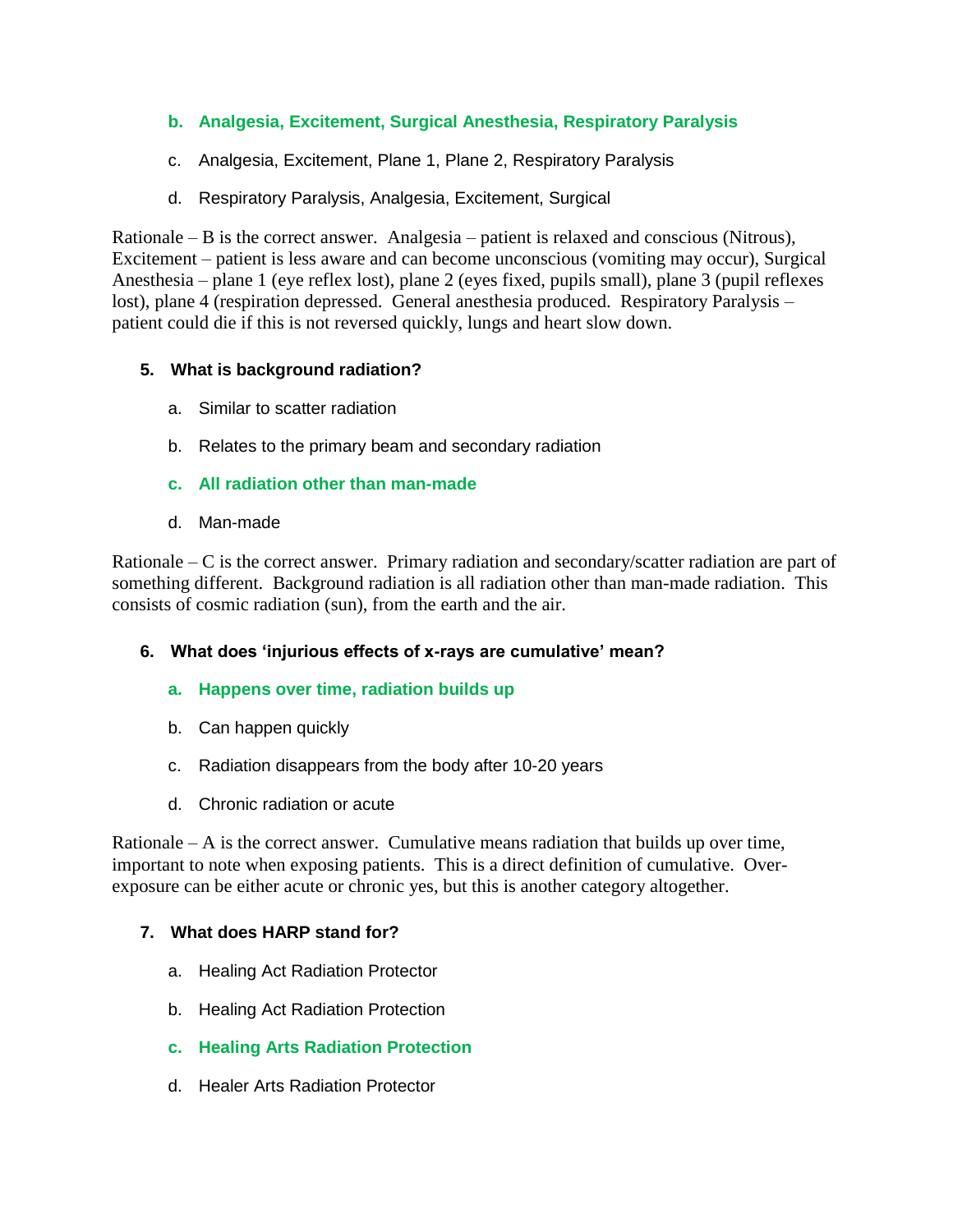Rationale  $-C$  is the correct answer. Direct definitions so please review.

- **8. Discuss the differences between filtration needed and the collimation**
	- **a. Filtration needs to reduce useless radiation and collimation restricts the size of the primary beam**
	- b. Collimation is needed to reduce useless radiation and filtration restricts the size of the primary beam
	- c. Filtration is needed but collimation is not necessary
	- d. Inherent collimation and added filtration is necessary

Rationale  $- A$  is the correct answer. Both are needed, filtration  $(2.5 \text{mm}$  total added filtration is necessary) and collimation to restrict the size of the beam.

- **9. What is a safe distance that the operator needs to be away from the tube head when exposing radiation?**
	- a. 8 feet
	- **b. 6 feet**
	- c. 5 feet
	- d. 10 feet

Rationale – B is the correct answer. It could be 6-8 feet but minimum 6 feet. Remember that preferable the DA must be behind a safety barrier (lead lined wall), outside the x-ray room.

## **10. What is the difference between a bitewing film, periapical, occlusal, and panoramic?**

- a. Bite wing shows interproximal, occlusal shows occlusion, pariapical is a vertical bitewing and a panoramic is a lateral view of the patients skull
- b. Bite wing shows the upper arch interproximally, occlusal film shows the upper or lower arch, periapical shows the root of the tooth and panoramic shows the entire view of the arches, jaw joints, sinuses, etc.

# **c. Bite wing shows the upper and lower arch interproximal, periapical shows the root of the tooth, occlusal shows upper or lower arch occlusally, and panoramic shows all the teeth included surrounding areas**

d. Bite wing shows the bite, periapical shows the root sinuses, occlusal shows how the teeth close together, panoramic shows the skull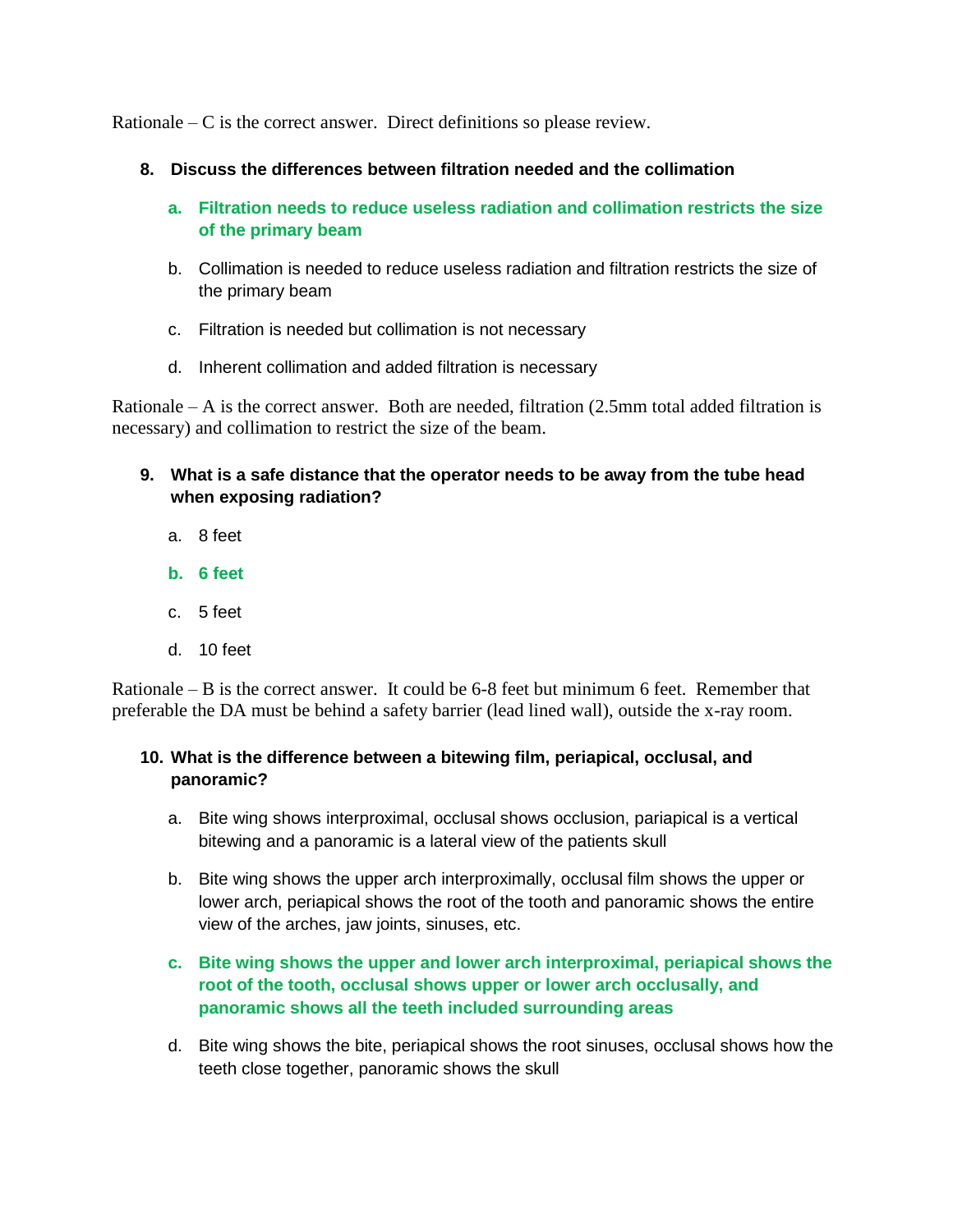Rationale – C is the correct answer. The other answers are designed to trick you, so if you were unsure please review this chapter of your radiography text to ensure accuracy on the exam.

## **11. What is the generic name of a drug?**

- **a. Official name, not capitalized**
- b. Determined by the chemical structure
- c. Drug name approved for marketing
- d. Example: Valium

Rationale – A is the best answer. Chemical – determined by chemical structure. Brand (Trade) – drug name approved for marketing. Examples include:

 $Chemical = 2-diethylaminio-2,6$ 

 $G$ eneric  $=$  lidocaine

 $Brand = Xylocaine$ 

- **12. What is the smallest amount of a drug that will produce the desired therapeutic effect?**
	- a. Maximum
	- b. Lethal dose
	- c. Toxic dose
	- **d. Minimum**

Rationale – D is the best answer. Maximum is the largest amount required to produce the desired effect without toxicity, lethal is the amount that will cause death and toxic is the amount that will produce poisoning.

## **13. Drug response depends on:**

- a. Absorption, metabolism, excretion
- b. Absorption, excretion
- c. Metabolism, excretion
- **d. None of the above**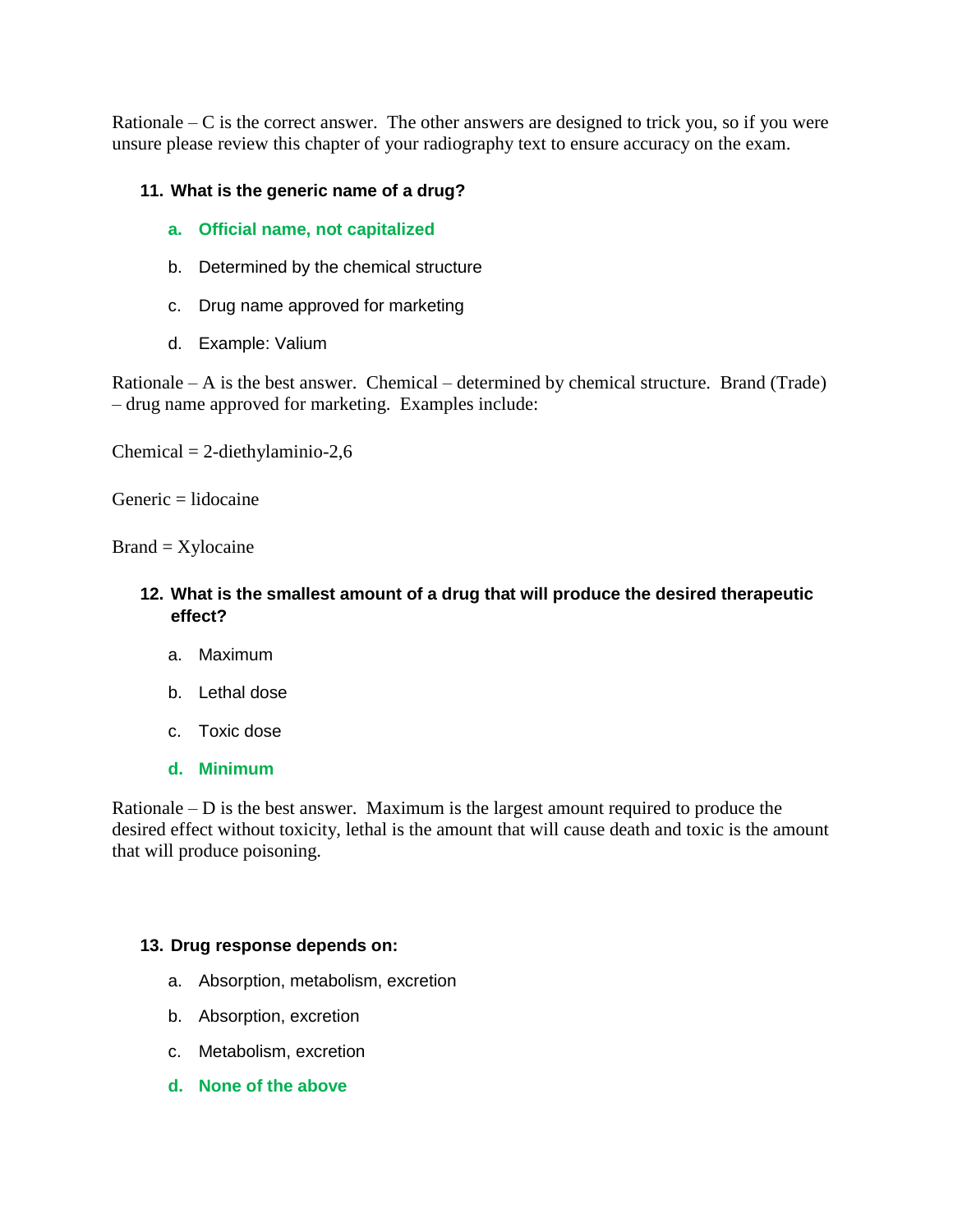Rationale- D is the correct answer. Absorption, distribution, metabolism, and excretion are all dependent in drug response.

## **14. Injection subcutaneously means:**

- **a. Injecting under the skin**
- b. Immediate effect over the skin
- c. Around nerve endings
- d. Around the muscles

Rationale  $- A$  is the correct answer. Trigeminal nerve involves freezing around the nerve endings, intra-muscular involves being absorbed quickly into the muscles, intra-venous is an immediate effect, into plasma blood.

## **15. What is true regarding topical anesthetic?**

- a. Can come in a variety of forms (spray, gel, etc.)
- b. Is used prior to injection of general anesthetic
- c. Is used prior to injection of local anesthetic
- **d. A and B**
- e. A and C

Rationale  $-$  D is the correct answer. Topical is applied to the mucosa, skin, and or teeth.

# **16. What drug needs to be applied sublingually?**

- a. Nitrous
- **b. Nitroglycerin**
- c. Inhalers
- d. Children's Tylenol

Rationale – B is the correct answer. Nitrous refers to nitrous oxide (inhaled through the nose), and inhalers are inhaled through the mouth.

## **17. When you need a substance to 'kill' the bacteria vs. inhibit it, what are you looking for?**

- a. Something that is resistant to bacteria
- b. Something that is bacteriostatic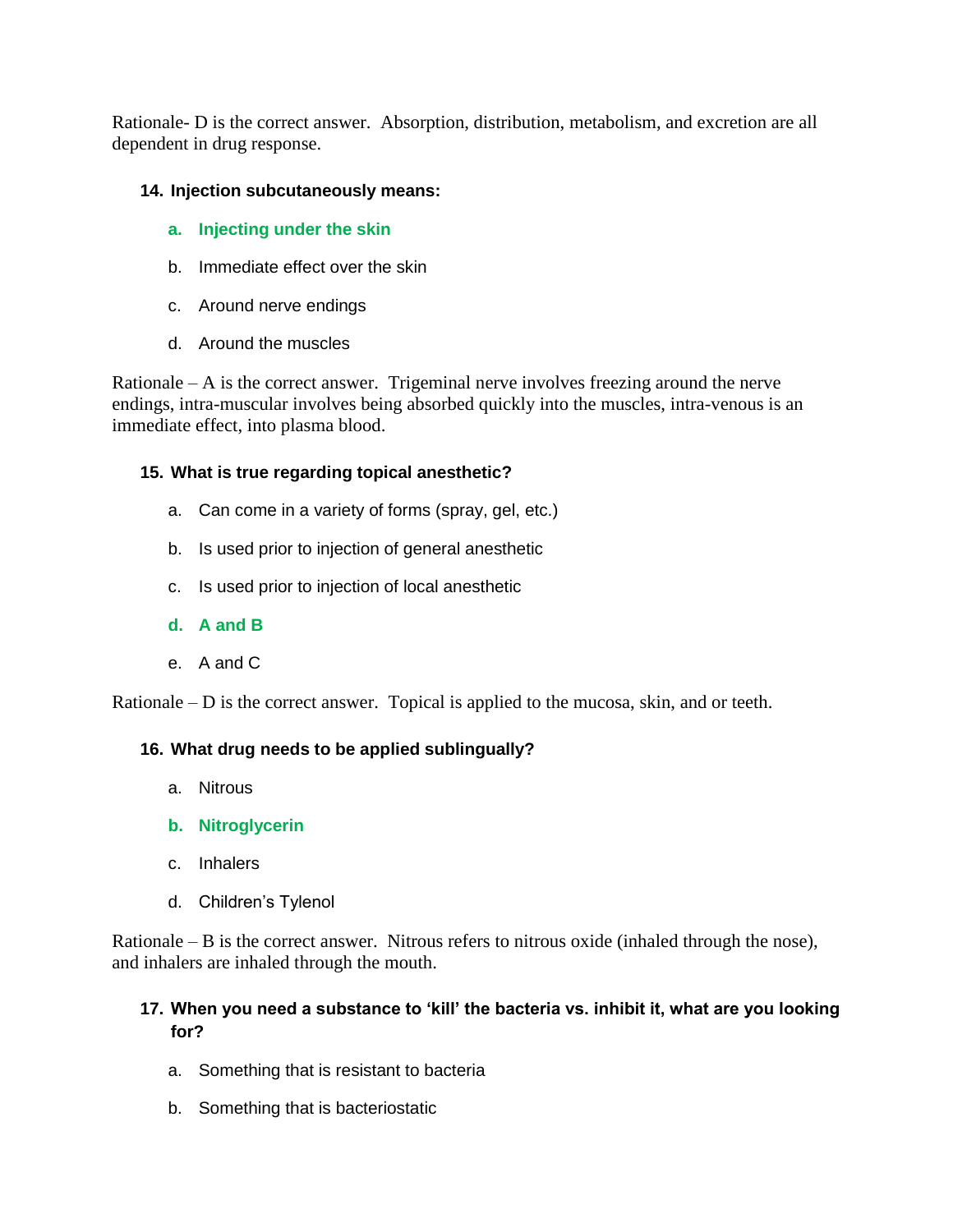## **c. Something that is bactericidal**

d. Something with the antagonism effect

Rationale – C is the correct answer. Bacteriostatic inhibits multiplication of bacteria, Resistance refers to the ability of the microorganism to be unaffected by an agent, and antagonism is when one drug works better alone than 2 combined.

## **18. If a patient has had recent surgery for a knee replacement, and has an appointment to get their teeth cleaned, what are you going to tell them?**

- a. No antibiotics are necessary for a cleaning but any other procedure antibiotics are required
- **b. Prophylactic antibiotics are necessary**
- c. Penicillin must be given prior to all dental procedures
- d. All of the above

Rationale  $-B$  is the correct answer. Prophylactic antibiotic coverage (also known as premedication) is recommended for all procedures that are likely to cause gingival bleeding, including a professional cleaning.

19. If a child presents with fluorosis, would you administer fluoride treatment?

## **a. No**

- b. Yes, but only topical
- c. Yes, but only systemic
- *d. Ask the Dentist*

Rationale  $- A$  is the correct answer. If a patient presents with dental fluorosis, this has happened from too much fluoride so we would not, under any circumstances, administer more.

## **20. If a child has composite fillings, what type of fluoride would you administer?**

- a. 1.23% APF
- **b. 2% Neutral Fluoride**
- c. Stannous Fluoride
- d. Fluoride varnish on selected teeth without the fillings

Rationale – B is the correct answer. 1.23% APF is normally the foam or gel type applied in trays that is best for most children IF no fillings are present. 2% is most commonly a rinse but can be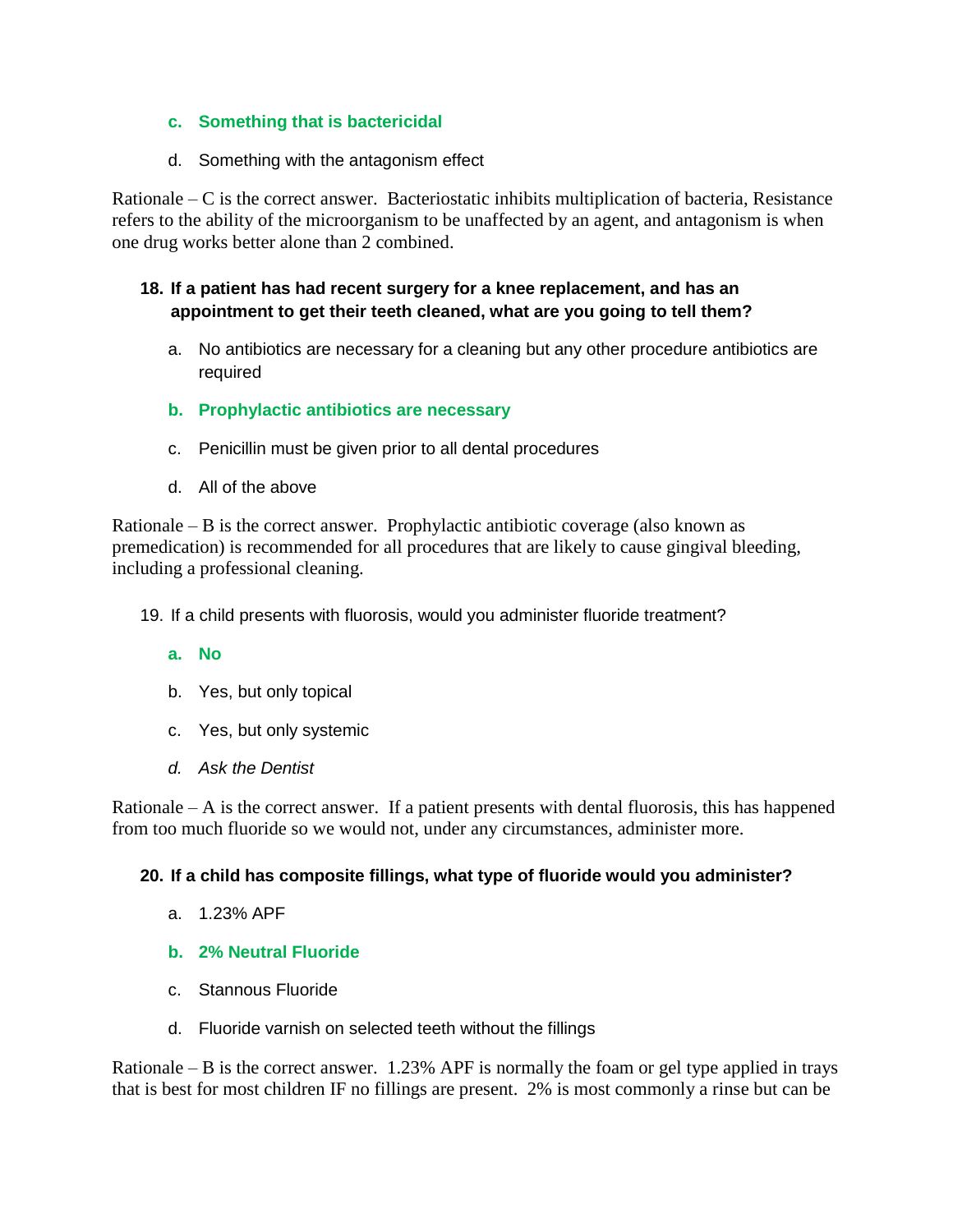in other forms, used for those children with fillings (to prevent etching of the composites), Stannous fluoride is a higher percentage (can be 8% most commonly) and not used in the dental office anymore, and Fluoride varnish is a localized technique commonly used on areas of recession to prevent sensitivity.

# **21. What are antihypertensives prescribed for?**

- a. Chest pain
- b. Heart condition

# **c. High blood pressure**

d. Blood clotting

Rationale  $-C$  is the correct answer. If a patient has high blood pressure that cannot be controlled, they need to be put on antihypertensives.

# **22. What is the use of an antitussive?**

- **a. Controls cough**
- b. Controls vomiting
- c. Controls sneezing
- d. Controls mucous

Rationale – A is the correct answer. Keep in mind that antihistamines are prescribed for allergies and expectorants are prescribed to bring up mucous.

# **23. Scurvy happens when you are low on:**

- a. Iron
- **b. Vitamin C**
- c. Vitamin K
- d. Potassium

Rationale – B is the correct answer. Please review your nutrient notes to know the differences, information dependent on the text.

# **24. How must you treat Pernicious Anemia?**

- **a. Vitamin B12**
- b. Any Vitamin B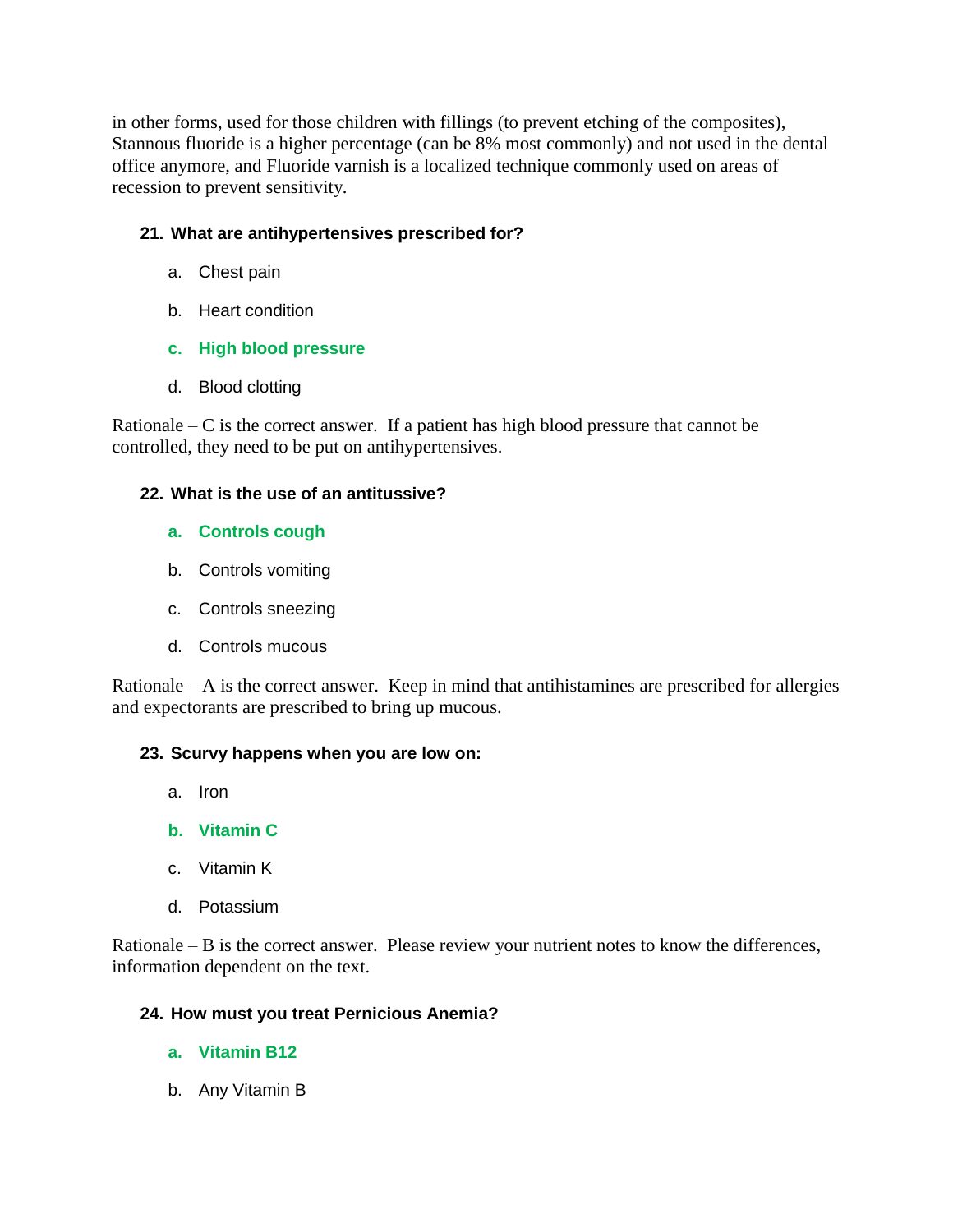- c. Vitamin A
- d. In hospital only

Rationale – A is the best and only answer; vitamin B12 is also called cobalamin.

## **25. What is glossitis?**

- a. Inflammation of the eye
- **b. Inflammation of the tongue**
- c. Redness and inflammation if the nose
- d. Redness and inflammation of the finger

Rationale – B is the best answer. Remember anything ending in 'itis' means inflammation.

- **26. The dentist is exploring around a tooth, and suddenly exudate comes out. This could be a sign of an abscess and you are asked to take a periapical radiograph. What is exudate?**
	- a. Water
	- b. Calculus
	- **c. Pus**
	- d. Blood

Rationale – C is the best answer – exudate is the outpouring of a substance such as pus, tissue, and/or fluid

# **27. When the Dental Assisting is performing sealants on a child, a HVE or saliva ejector can be used. What is a saliva ejector?**

- a. High volume suction
- **b. Low volume suction**
- c. Surgical suction
- d. Can be high or low volume

Rationale – B is the best answer. Saliva ejectors are used mainly for controlling the saliva level of the mouth. High volume suctions are more for removing saliva, blood, water, and debris from the mouth.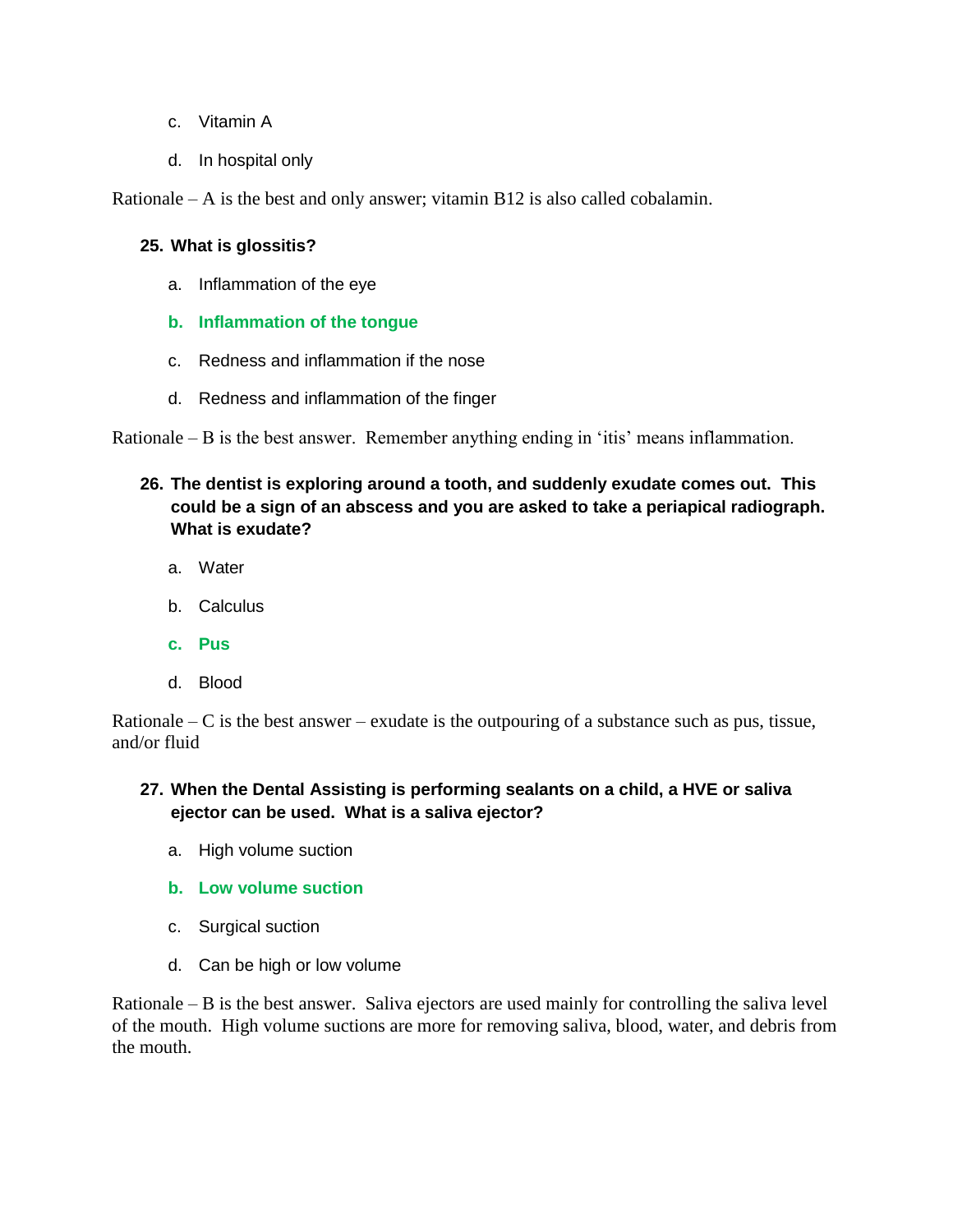- **28. When looking at the transfer zone, where instruments and dental materials are exchanged, and what clock position is this?**
	- a. 7-12 o'clock
	- b. 12-2 o'clock
	- **c. 4-7 o'clock**
	- d. 12 o'clock

Rationale – C is the correct answer. The operator zone is where the dentist is seated  $(7-12)$ , and the static zone is where portable equipment is placed (12-2).

## **29. In your office, you have several dentists working and often you are under general supervision. What does this mean?**

- a. The dentist is present outside the room, but not necessarily inside the room
- b. The dentist allows you to take radiographs but you are now responsible for them
- **c. The dentist does not have to be present**
- d. The dentist does not have to be present and is not responsible

Rationale –  $\overline{C}$  is the best answer. Direct supervision implies that the dentist authorizes the procedure and remains in the office, afterwards evaluating.

## **30. What is needed for informed consent?**

## **a. Risks explained, benefits presented, alternatives, what will happen if patient refuses, presented in a way that the patient understands**

- b. Risks explained, the patient should already know the benefits, a written statement if the patient refuses, presented in both English and any other language the patient understands
- c. Risks written down, benefits written down, stressing the need for the patient to accept the treatment, presented in English and French

Rationale – A is the correct answer. Written consent is another form; informed consent does not need to be written.

## **31. You are in for an interview and they make you aware that the office utilizes sixhanded dentistry, what does this mean?**

- a. Six dental assistants altogether working to set up and prepare for each patient
- **b. Two dental assistants altogether working with the dentist**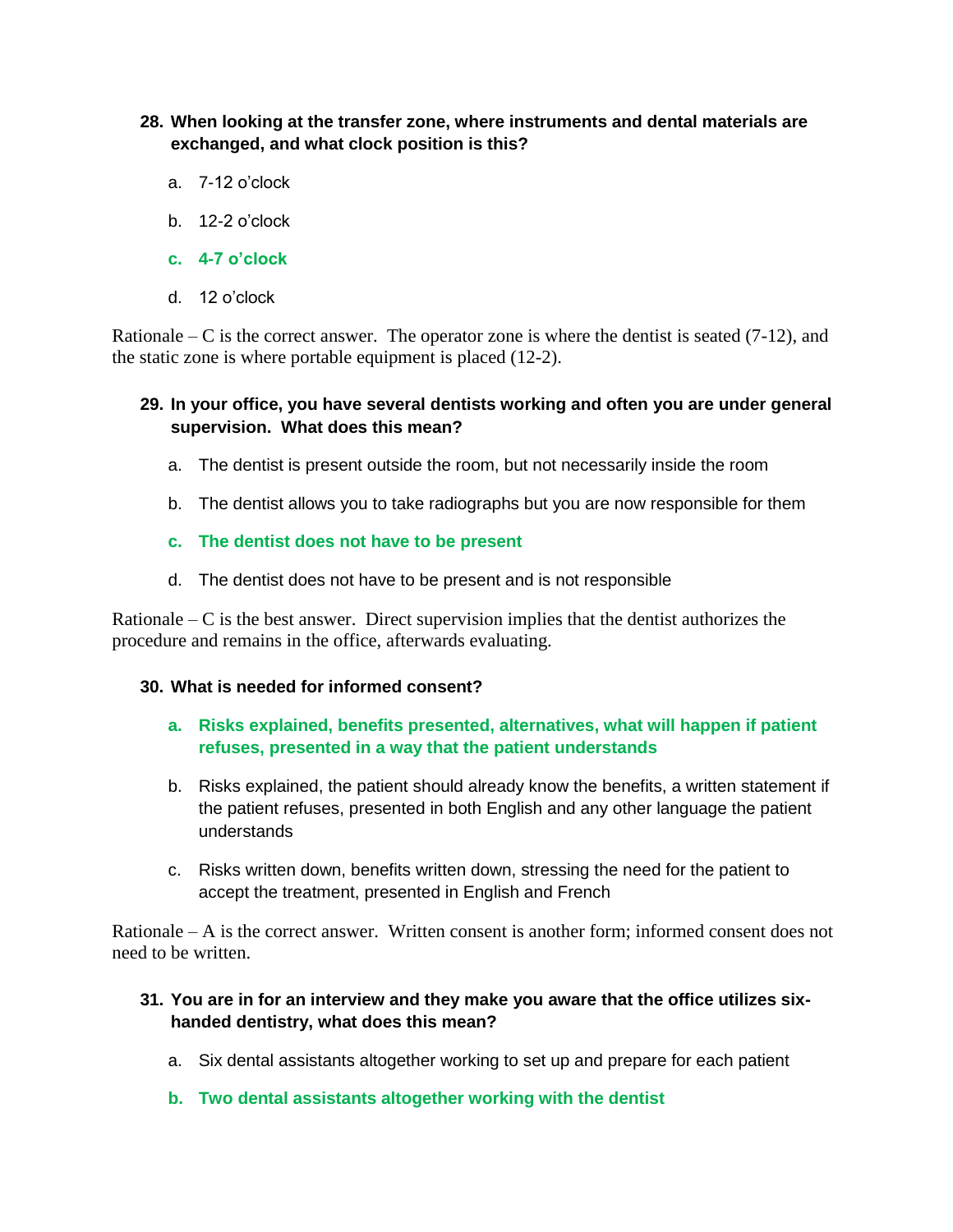- c. Three dental assistants altogether working with the dentist
- d. This is a trick question, there is no such thing

Rationale  $-$  B is the correct answer. A third person (two dental assistants and one dentist) can be known as the coordinating assistant.

# **32. The dentist has asked you to move the foot control over so that he can reach it, what can this also be called?**

- a. Cuspidor
- b. Cupider
- c. Rheostatic
- **d. Rheostat**

Rationale – D is the best answer. Cuspidor is the mini-sink that is something used in dental offices, placed near the patient for rinsing.

## **33. What are the proper ergonomics for the Dental Assistant?**

- a. Seated lower than the dentist with the abdominal bar in place
- b. The abdominal bar should be placed behind the DA if they need to sit back
- **c. Seated higher than the dentist**
- d. Operating field is at the operators elbow

Rationale – C is the correct answer. The DA should be seated  $5-6$  inches higher than the dentist, back straight and the abdominal bar must be in place, feet firmly on the rest, hips/thighs are level with the floor.

## **34. When looking at your patient, the tooth 26 is considered:**

- a. Maxillary right
- **b. Maxillary left**
- c. A premolar
- d. An Incisor

Rationale – B is the correct answer. Maxillary right is Quad 1 and 26 is a molar tooth.

# **35. When approaching an instrument, what does the DA need to do?**

a. Reach slightly above the instrument to grasp it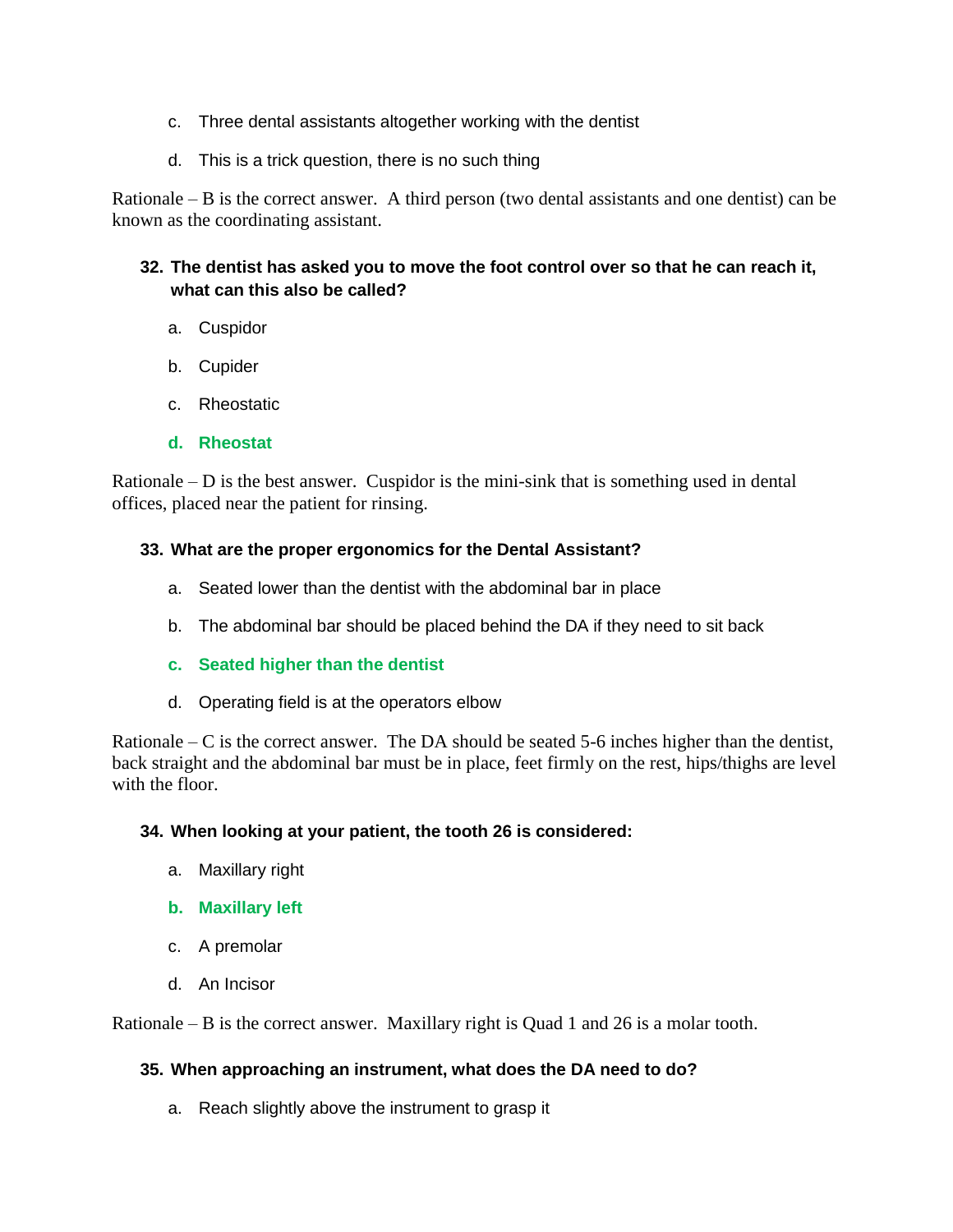- b. Grasp the instrument firmly
- **c. The pinky finger is extended**
- d. Grasp the instrument with both hands

Rationale – C is the correct answer. The pinky is extended during the approach, and the new instrument is grasped by the shaft on the opposite end to that which the dentist will use. Important to remember that when passing an instrument to the dentist, have the working end of the instrument tip directed upwards or downwards for the maxillary or mandibular arch. Both hands are not used because the right hand is kept free for oral evacuation.

# **36. When you are performing PDA duties, you notice latch-type hand pieces and screw on-type hand pieces in the drawer. Why is this important?**

- **a. The hand piece is important in choosing the correct rubber cup for polishing**
- b. You must choose a screw-on type because the latch-type is no longer used in dentistry
- c. The latch-type can take both types of rubber cups if needed, however you will need a certain tip
- d. A and B

Rationale  $- A$  is the correct answer. Both types of rubber cups are still used, depending on what the office needs and what is ordered.

- **37. Your patient is concerned with the amalgams in her mouth and feels they are adding too much mercury to her system. How do you respond?**
	- a. You discuss the benefits and risks of amalgam
	- **b. You make her aware mercury is released when removing the amalgams**
	- c. Tell her you understand her concern but she's fine
	- d. Tell her from now on the dentist will use only composite

Rationale  $-B$  is the correct answer. Mercury is released when the amalgam is heated via using the high speed hand piece. Studies have shown that amalgams present in the mouth are safe.

## **38. After triturating the amalgam chair side, you notice it is crumbly, powdery, and dull. What happened?**

- a. Over mixed
- **b. Under mixed**
- c. Expired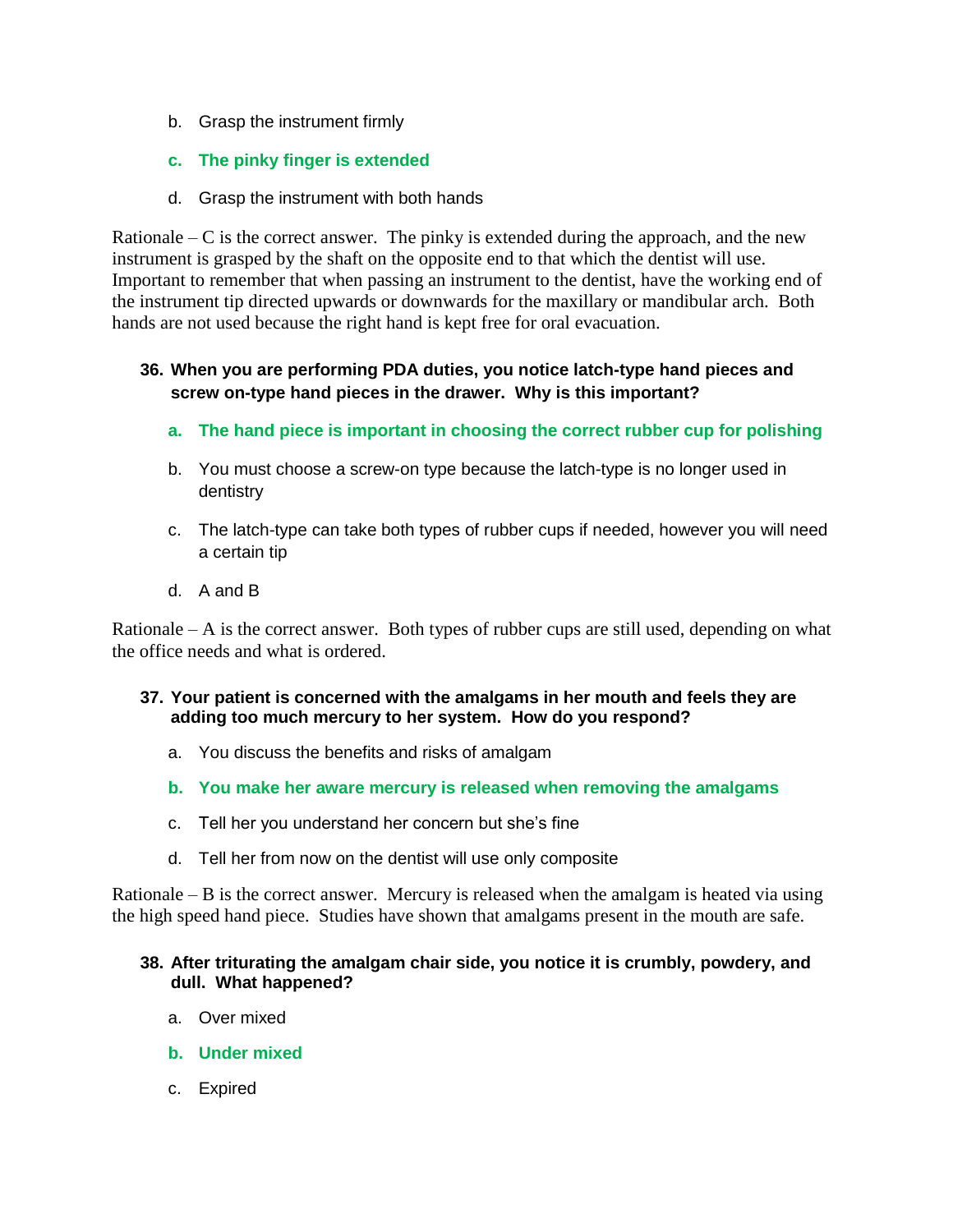## d. Needs to be condensed

Rationale – B is the correct answer. Over mixed amalgam is difficult to remove from the capsule with a soupy appearance. Condensing happens once the amalgam is placed in the cavity preparation.

## **39. When setting up the restorative tray, the dentist asks you to set up a few pins as well. Why would the dentist ask you to do this?**

- a. Pins are only needed for composite fillings, so the restorative tray must be for composites
- b. A crown will be placed after the tooth is prepared with a filling
- c. A bridge may be placed, this is a precaution
- **d. To add strength**

Rationale  $-$  D is the correct answer. Pins are needed for any tooth that requires extra strength.

## **40. When is it necessary to polish an amalgam filling?**

- a. 12 hours after
- **b. 24 hours after**
- c. 2 days later
- d. Anytime with a week

Rationale – B is the correct answer. Polishing is done 24-28 hours after carving the restoration. Polishing too soon will weaken the filling.

## **41. When would you need to set up a matrix band?**

- a. On any restorative tray, even for occlusal fillings
- b. Restorative and sealants
- **c. For any tooth needing to be filled 2 or more surfaces**
- d. None of the above

Rationale – C is the correct answer. Any tooth requiring an MO, DO, MOD, etc. will need a matrix band to properly mold the filling to the tooth. Occlusal fillings never require a matrix band.

## **42. If a composite needs to be hardened by a blue light but also sets while mixing, what is this called?**

**a. Dual cured**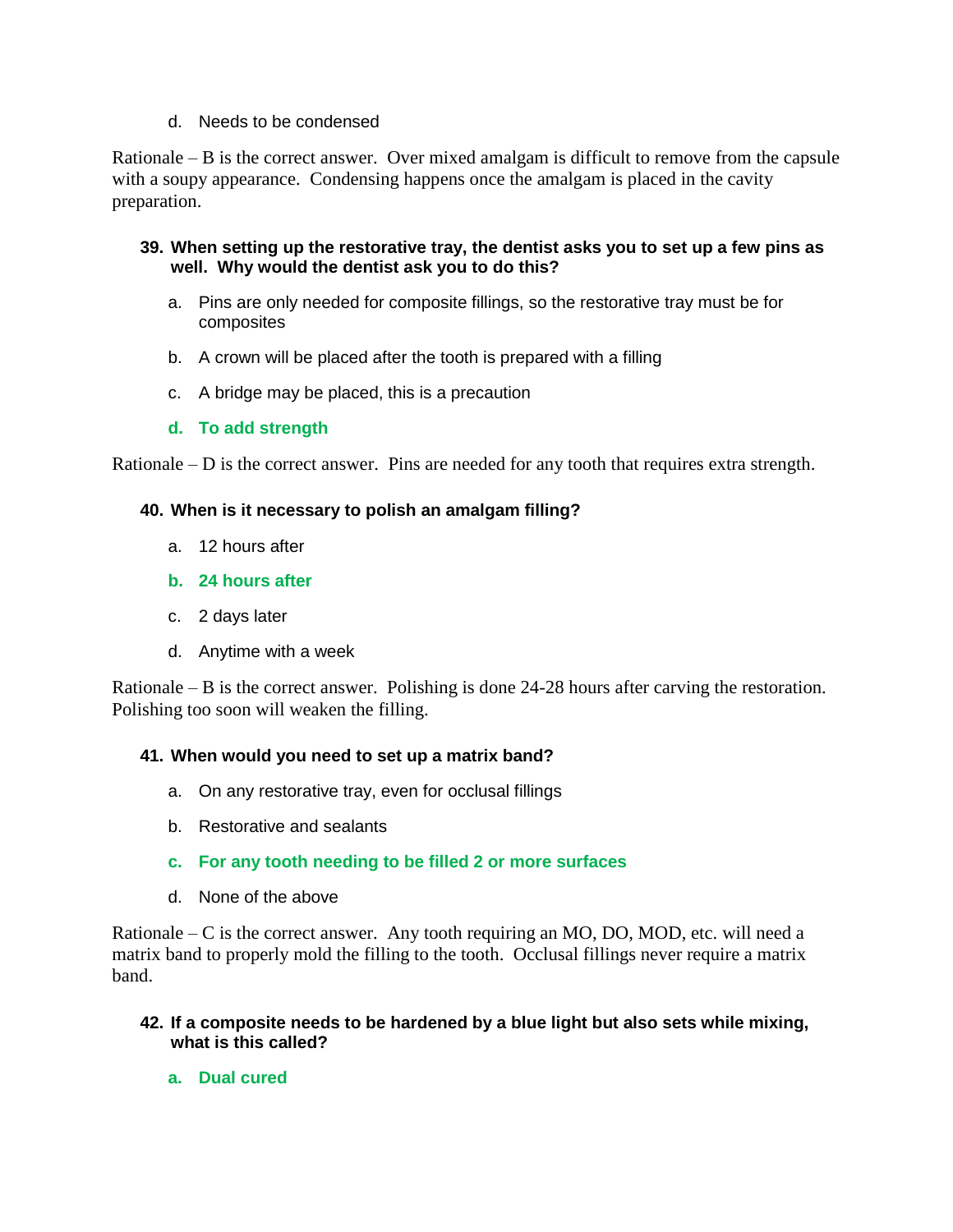- b. Cured 2x
- c. Light cured
- d. Self-cured

Rationale  $- A$  is the correct answer. Light cured is hardening by the blue light, and self-cured sets after hours (24-28 full set).

## **43. A patient complains to you that often when eating pasta, she experiences a sharp pain from the fork. What could this be?**

- a. An abscess
- **b. Galvanic shock**
- c. Cold sore present in the mouth
- d. Cavity

Rationale – B is the correct answer. Galvanic shock can happen if amalgams present. An abscess can only be diagnosed from a radiograph and a cavity would be more sweets-sensitive against the tooth. A cold sore would be obvious.

## **44. What material can you not use when placing composite?**

- a. Fluoride
- b. Etch
- **c. ZOE**
- d. IRM

Rationale  $-C$  is the correct answer. ZOE contains oil of gloves and is contraindicated when using composite fillings. Etch is always used prior to bonding.

## **45. What is important to remember when mixing IRM?**

- a. The finished product must be mixed within 5 seconds
- **b. The IRM must be firm (but not too hard), and rolled into a ball when given to the dentist**
- c. The IRM will change color when it sets
- d. The IRM will be soft when set

Rationale  $-$  B is the correct answer. The IRM must be firm, but not rock solid so that it can be manipulated into the cavity prep, and often rolled into a ball for easy transfer. IRM does not change color (white) and setting time is longer than 5 seconds.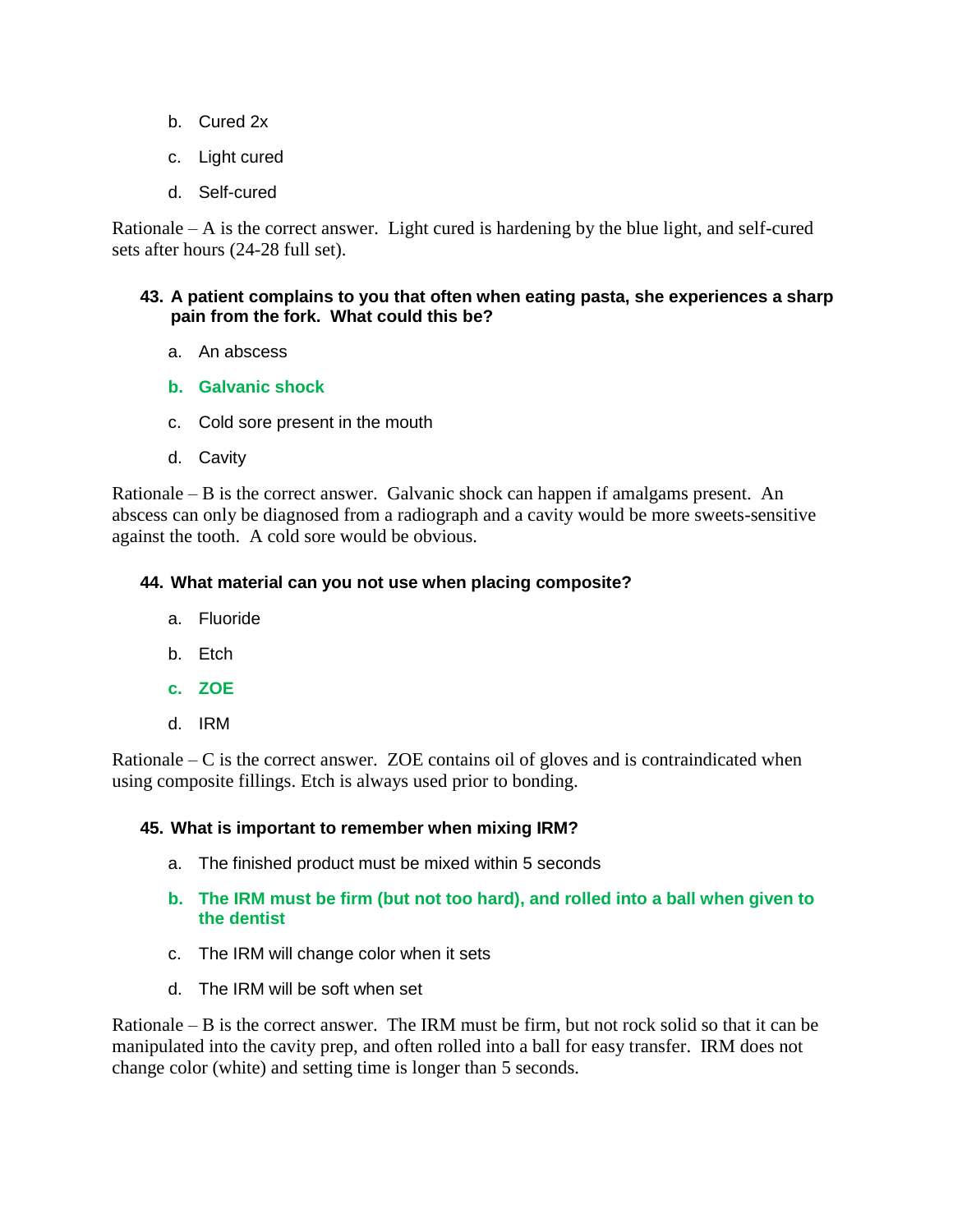## **46. When mixing DYCAL chair side, what is important to remember regarding the catalyst and the base?**

- a. The base is always dispensed in a large 'blob' whereas the catalyst is a large line
- b. The catalyst and the base is dispensed depending on the setting time needed
- **c. The same amount of catalyst and base is dispensed**
- d. B and C are correct

Rationale – C is the correct answer. Do not attempt to control setting time by increasing or decreasing the amount of the catalyst dispensed. The product is regulated to provide a consistent working time as long as the correct amounts of both catalyst and base are dispensed. The ballpointed instrument is the best applicator to use when applying DYCAL.

- 47. What is COPALITE?
	- **a. A varnish**
	- b. A cement
	- c. A luting agent
	- d. A type of fluoride

Rationale – A is the best answer. COPALITE is commonly used under amalgam fillings and applied to the dentin surface and dried.

#### **48. The dentist is working on the tooth 35 to prepare it for a MO composite filling. You have been asked to place the rubber dam, which of the following is correct?**

- a. The rubber dam clamp must be placed on the 35 using the 13A clamp
- b. You do not need to 'invert' the rubber dam because you are working on the 35
- c. The clamp must be placed on the tooth mesial to the 35

# **d. The clamp must be placed on the tooth distal to the 35**

Rationale – D is the correct answer. When placing the rubber dam, the clamp must always be placed on the tooth distal to the tooth being worked out. Occlusal fillings are an exception; they can be placed directly over the tooth if needed.

## **49. What is true about infiltration anesthesia?**

- a. It is used primarily for mandibular teeth
- b. Injected quickly into the soft tissues near the root apex
- c. Takes longer to produce an effect
- **d. Injected slowly near the root apex of the involved tooth**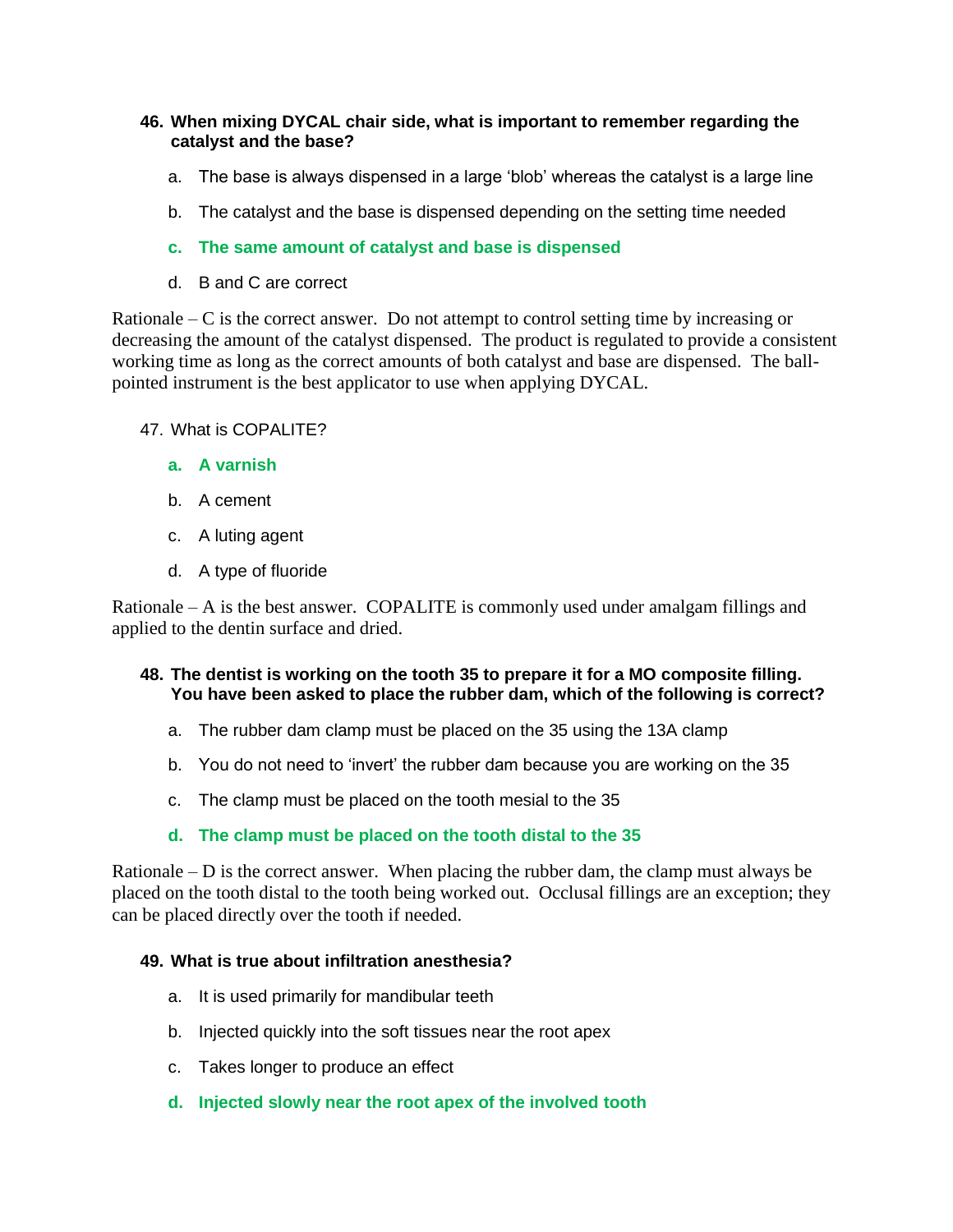Rationale  $-$  D is the correct answer. Infiltration anesthesia involves slowly injecting the anesthetic solution into the soft tissues near the root apex of the involved tooth. Used primarily for maxillary teeth.

# **50. When giving a mandibular block injection, what must the dentist be careful of?**

- a. Hitting the tooth too quickly
- **b. Not to inject into a blood vessel**
- c. Not to inject into the sulcus
- d. Freezing half the tongue

Rationale – B is the correct answer. The bone of the mandible is very dense and compact. In block anesthesia, the solution is deposited near the nerve which serves most of the structures of half the lower jaw. Half the tongue 'should' feel frozen to the patient afterwards, as well as half the lip. Injecting into a blood vessel could cause series problems for the patient so the dentist must be extremely careful with this.

# **51. Where must needles be disposed of after use?**

- a. A special garbage the dental office has for needles only
- b. A clear container marked 'NEEDLES'
- **c. Sharps container**
- d. A red sharps container

Rationale – C is the correct answer. Needles (or anything sharp) need to be disposed of in the proper sharp container, and remember the sharp container needs to be disposed of properly (will be picked up) when the container receives its maximum peak with contents. The container should never be over-filled.

# **52. When looking at the anesthetic syringe, what part makes aspiration possible?**

# **a. Harpoon**

- b. Piston rod
- c. Threaded tip
- d. Barrel of the syringe

Rationale  $- A$  is the correct answer. The harpoon looks and acts like a fish hook. When the harpoon is hooked into the rubber stopper of the cartridge, the rubber stopper can be pulled back with the piston rod. It is this action that makes the aspiration possible.

53. If your patient has a severe gag reflex, what could be used?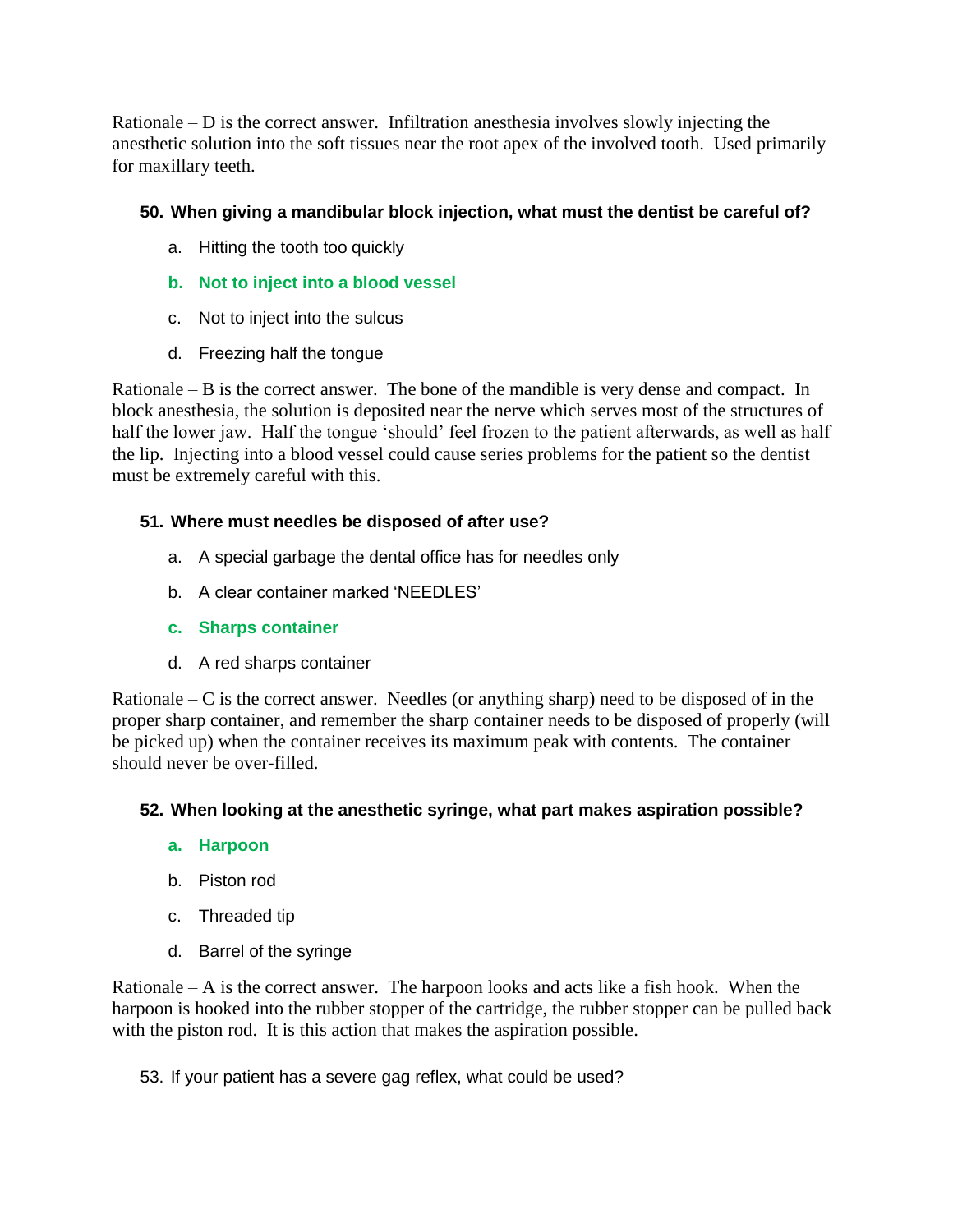- a. Local anesthetic
- b. General anesthetic
- c. Sugar on the tongue
- **d. Nitrous oxide**

Rationale – D is the correct answer. Nitrous oxide can be used, the patient is more relaxed. Sugar is NEVER used (salt on the tip of the tongue may help). Topical anesthetic may also help if placed on the palate but local anesthetic and general anesthetic is too invasive.

## **54. What is the clamp 13a used for?**

- **a. Quad 1**
- b. Quad 2
- c. Anteriors
- d. Bicuspids

Rationale – A is the correct answer. 13a can be used for quads 1 and 3. 12a can be used for quads 2 and 4. Clamps 8 and 14 can be used for quads 1 and 2 and clamps 7 can be used for 3 and 4 (clamp 14 can also be used for quads 3 and 4). Bicuspids often use clamps 2, 2a, 0, and 00. Anterior endo clamps are 212, and 9.

# **55. What is hole #5 used for on the rubber dam?**

- **a. Tooth 27**
- b. Tooth 36
- c. 13
- d. 45

Rationale – A is the correct answer.  $#4$  – first molar,  $#3$  – premolars and canines,  $#2$  – incisors.

## **56. When mixing alginate, what is the proper way to start?**

- a. Add water to powder
- **b. Add powder to water**
- c. Add hot water to powder
- d. Add powder to very cold water

Rationale – B is the correct answer. The water should be room temperature, keeping in mind the colder the water will take longer to set and the warmer the water it will set more rapidly. Powder to water is always done first.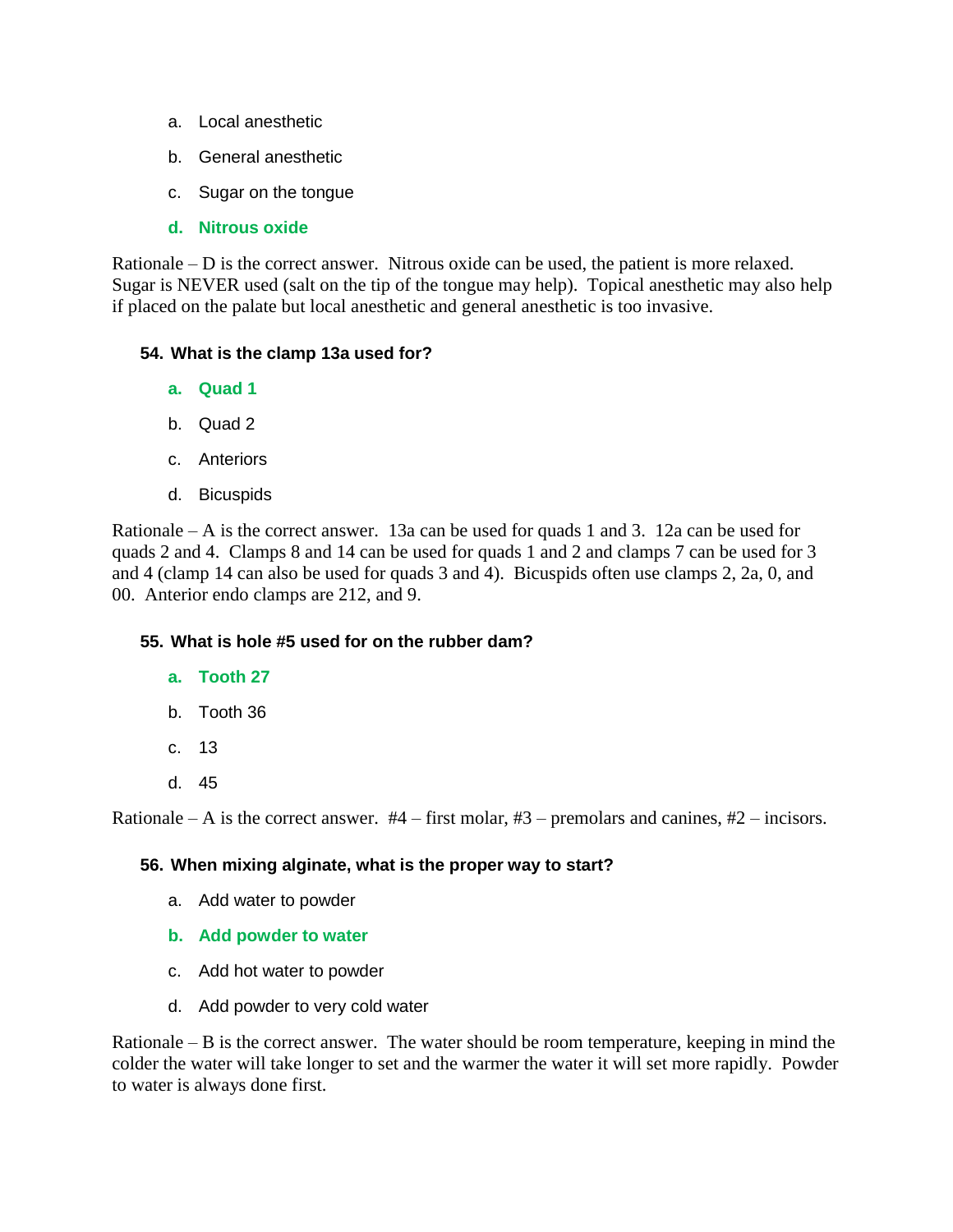## **57. What is important in evaluating an alginate impression?**

- a. No tears or voids
- b. Tray was centered
- c. Not over seated
- **d. All of the above**

Rationale – D is the correct answer. All of the above are correct. Also sharp detailing is important, and has all the anatomic features necessary.

## **58. When sterilizing the high speed or slow speed hand piece, what steps are taken?**

- a. Remove the bur, place in the ultrasonic, dried, and placed into the sterilizer
- **b. Remove the bur, place in a package and then the sterilizer**
- c. Remove the bur, and then place in the sterilizer under the plastics cycle
- d. Remove the bur, and then placed in the cold soak to sterilize

Rationale – B is the best answer. The bur is always removed, cleanse with a soft brush and water (if needed), lubricate, sterilize, and dry (if necessary). The hand piece may be placed in a bag prior to sterilizing or put in the sterilizer on its own, depends on the manufacturer. Some hand pieces need to be lubricated after each use and others on a daily basis.

# **59. Which restorations are held together by mechanical retention?**

- a. Crowns
- b. Onlays
- **c. Amalgams**
- d. Composites

Rationale  $-C$  is the correct answer. The only restorations held together by mechanical retention are amalgams. This is due to the fact that amalgams do not adhere to the tooth surface.

## **60. What is an important function of a good contact point when doing an MOD filling?**

- a. Making sure the contact point is now open so food can easily pass through
- b. Making sure there is no contact point
- **c. Making sure the contact point is touching so that food will not get trapped**
- d. Making sure the contact point is slightly below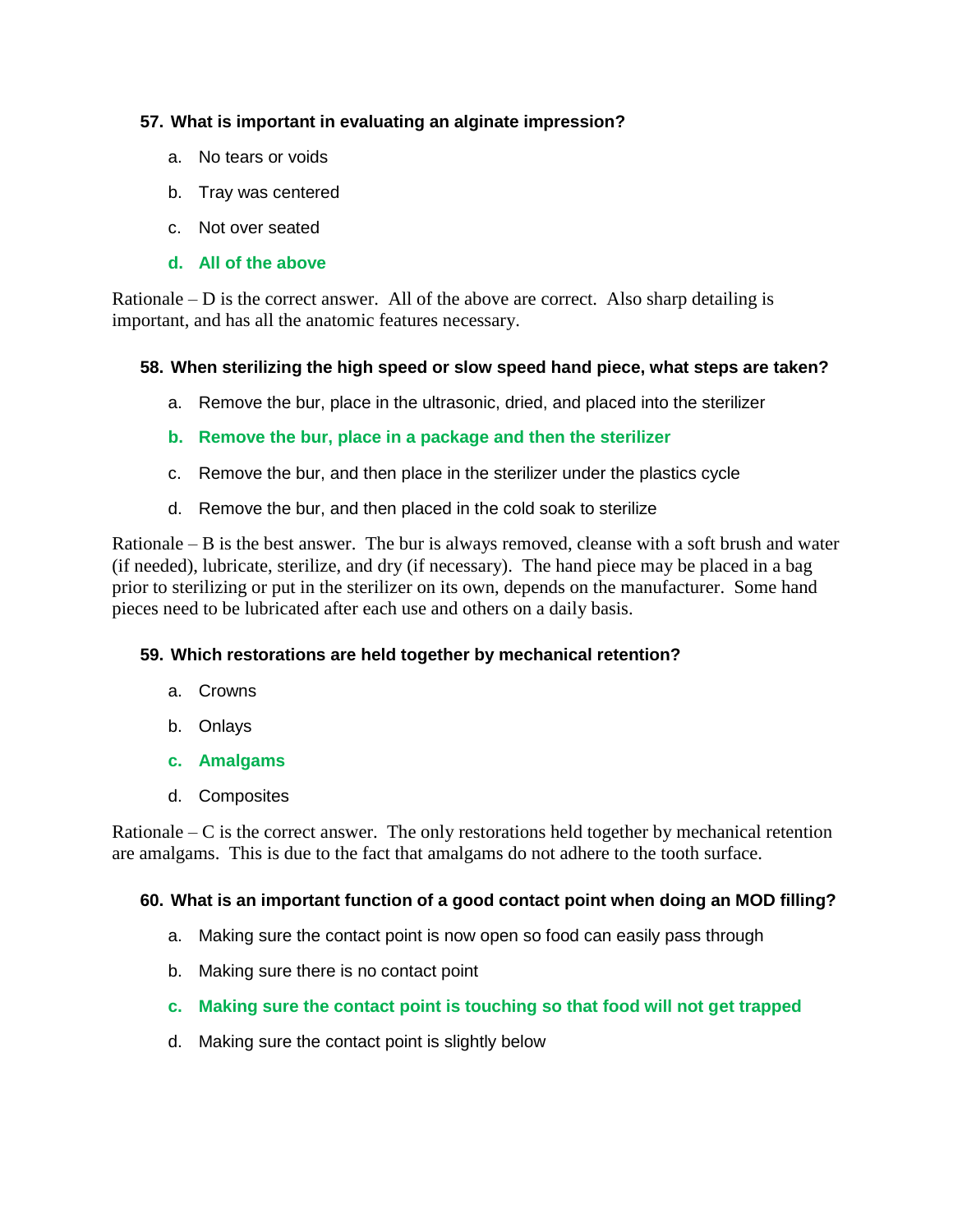Rationale  $-C$  is the correct answer. The functions of the contact point are to keep food from being trapped in between the teeth, to help hold the teeth firmly in alignment, and to protect the interdental papilla.

# **61. Why is acid etching used when placing a composite filling?**

- a. To smoothen the surface of the enamel
- **b. To roughen the surface of the enamel**
- c. To add fluoride onto the surface of enamel
- d. To moisten that layer above the enamel

Rationale – B is the correct answer. Enamel bonding, or acid etching is a technique where the acid is used to dissolve some of the inter-rod substances between the enamel prisms and this creates a rough surface consisting of enamel tags. When the resin is placed, it flows around the enamel tags and this hardens to form a strong mechanical bond with the enamel.

# **62. How do you know the etched enamel has been etched accordingly?**

- a. Smooth, chalky white appearance
- **b. Rough, chalky white appearance**
- c. Smooth, white appearance
- d. Rough, clear appearance

Rationale – B is the correct answer. If it is not a rough, chalky white appearance then the process must be repeated. The surface could have gotten contaminated with water or saliva.

# **63. What procedure is Formocresol used for?**

- a. Extractions
- b. Amalgams
- c. Surgery
- **d. Pulpotomy**

Rationale – D is the correct answer. Formocresol is not used for any other procedure, and remember to close the lid tightly after use as it has a very strong odor.

## **64. If the patient wants to save the tooth, but irreversible pulpitis is present, what do you tell them?**

- a. They must have the tooth extracted
- b. They must get a crown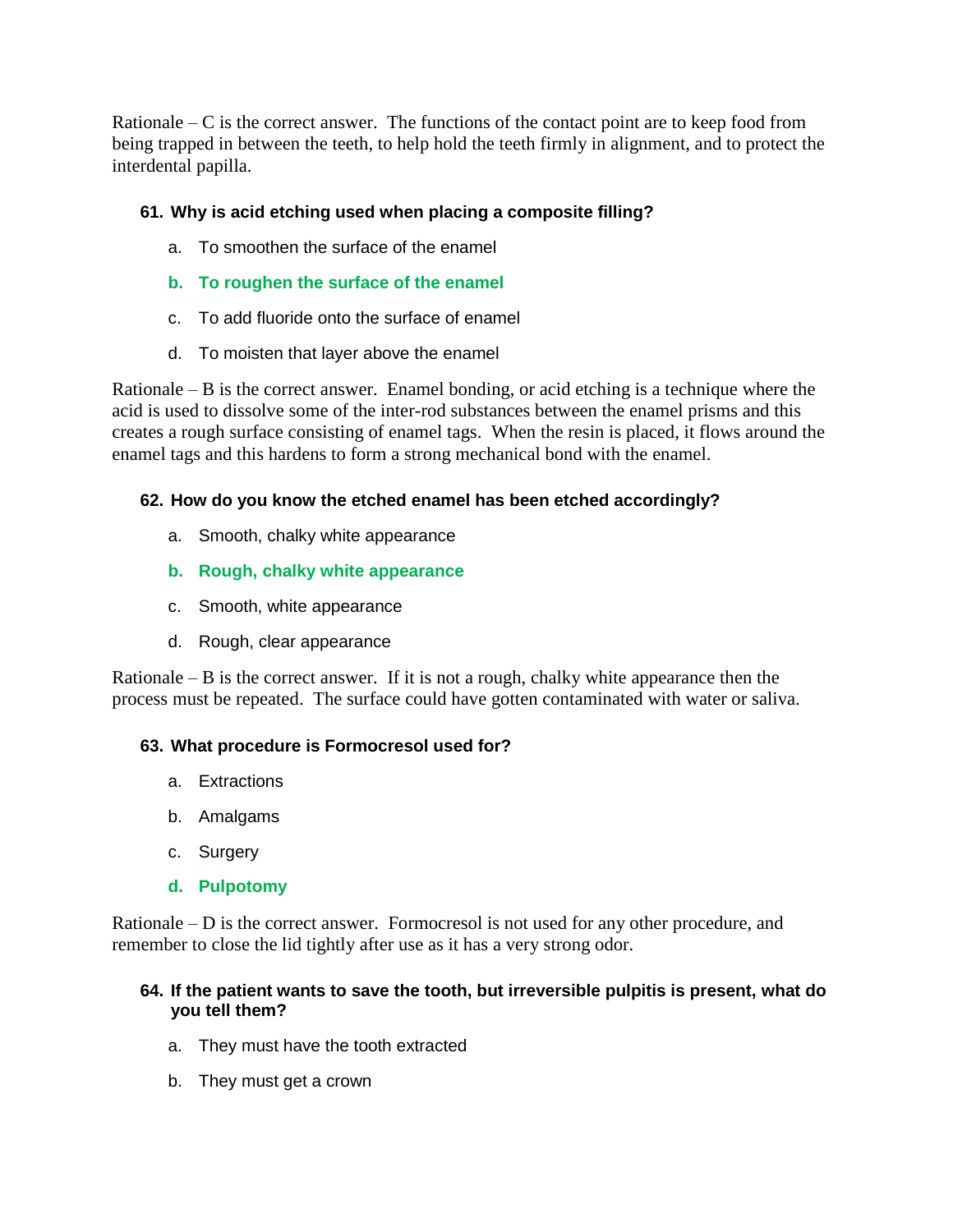## **c. They must get a root canal**

d. They must go on antibiotics

Rationale – C is the correct answer. Indications for a root canal procedure includes when irreversible pulpitis (inflammation of the pulp) is present. However, if the tooth has broken beyond repair it will need to be extracted.

# **65. What is true regarding pulp capping?**

a. Direct pulp capping is carried out on unexposed pulp

# **b. Direct pulp capping is carried out on exposed pulp**

- c. Indirect pulp capping is carried out on exposed pulp
- d. None of the above are correct

Rationale – B is the correct answer. Indirect pulp capping is carried out on unexposed pulp.

## **66. What is true regarding apexification?**

- a. Treatment of a young permanent tooth when it is no longer vital and when the development of the root is incomplete
- b. The goal is to stimulate closure of the apex by stimulating formation of cementum
- c. Canals are irrigated with sodium hypochlorite
- d. A and B
- **e. All of the above**

Rationale  $-E$  is the correct answer. All of the above are correct. The opposite term 'apexogenesis' refers to the treatment of the pulp either by capping or Pulpotomy in order to give the young root enough time to develop and close normally.

# **67. What is another term for 'bruising'?**

- a. Nodule
- **b. Ecchymosis**
- c. Neoplasma
- d. Pustule

Rationale – B is the correct answer. Nodule refers to a solid lesion above or below the surface. Neoplasma is a tumor and pustule is similar to a blister containing pus (think pimple).

## **68. Which of the following are true statements?**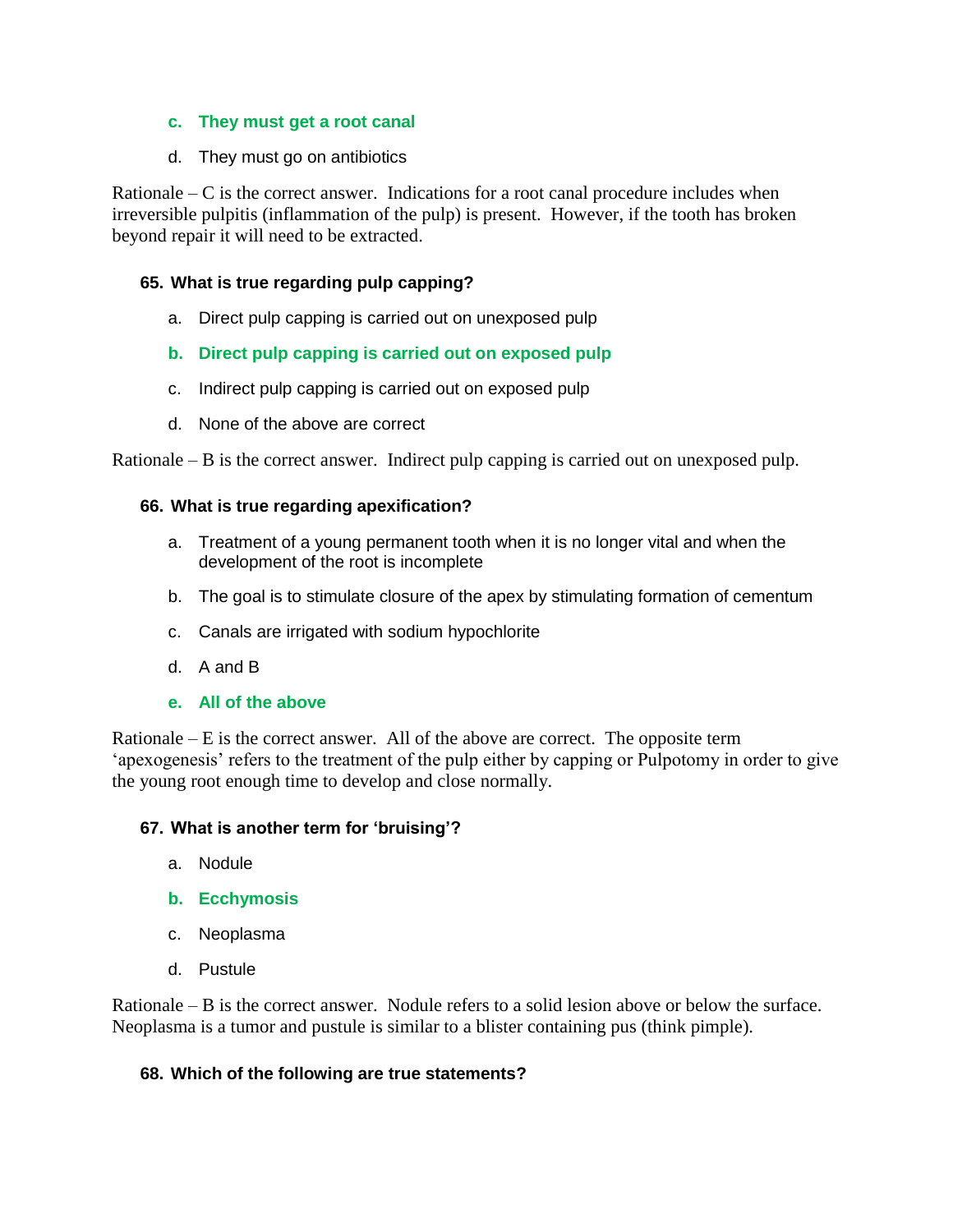- a. Anodontia refers to absence of teeth and microdontia refers to abnormally small teeth
- b. Supernumerary teeth refers to more teeth than normal and dens in dente refers to a tooth within a tooth
- c. Fusion results in a reduced number of teeth and impacted teeth remain unerupted in the arch
- **d. All of the above are correct**

Rationale – D is the correct answer. Please refer to your notes and review all anomalies that may be present at any given time in the mouth.

## **69. What occlusion classification happens when the lower jaw (mandible) is protruded superior to the maxilla?**

- a. Class I
- b. Class II
- c. Class II Div II
- **d. Class III**

Rationale  $-$  D is the correct answer. Please refer to your notes on all classifications of occlusion and memorize!

## **70. If you have a HEP B patient in your chair, how would you sterilize the instruments after use?**

- **a. Same as anyone else**
- b. Sterilize once, then again
- c. Disinfect and then sterilize
- d. Wrapped in package and sent out with the sharps

Rationale  $- A$  is the correct answer. Always used standard precautions! Every patient is considered infectious at all times regardless of medical history.

#### **71. When sterilizing instruments, what are the proper gloves that need to be worn?**

- a. Latex
- b. Non-latex if an allergy is present
- c. Overgloves
- **d. Utility gloves**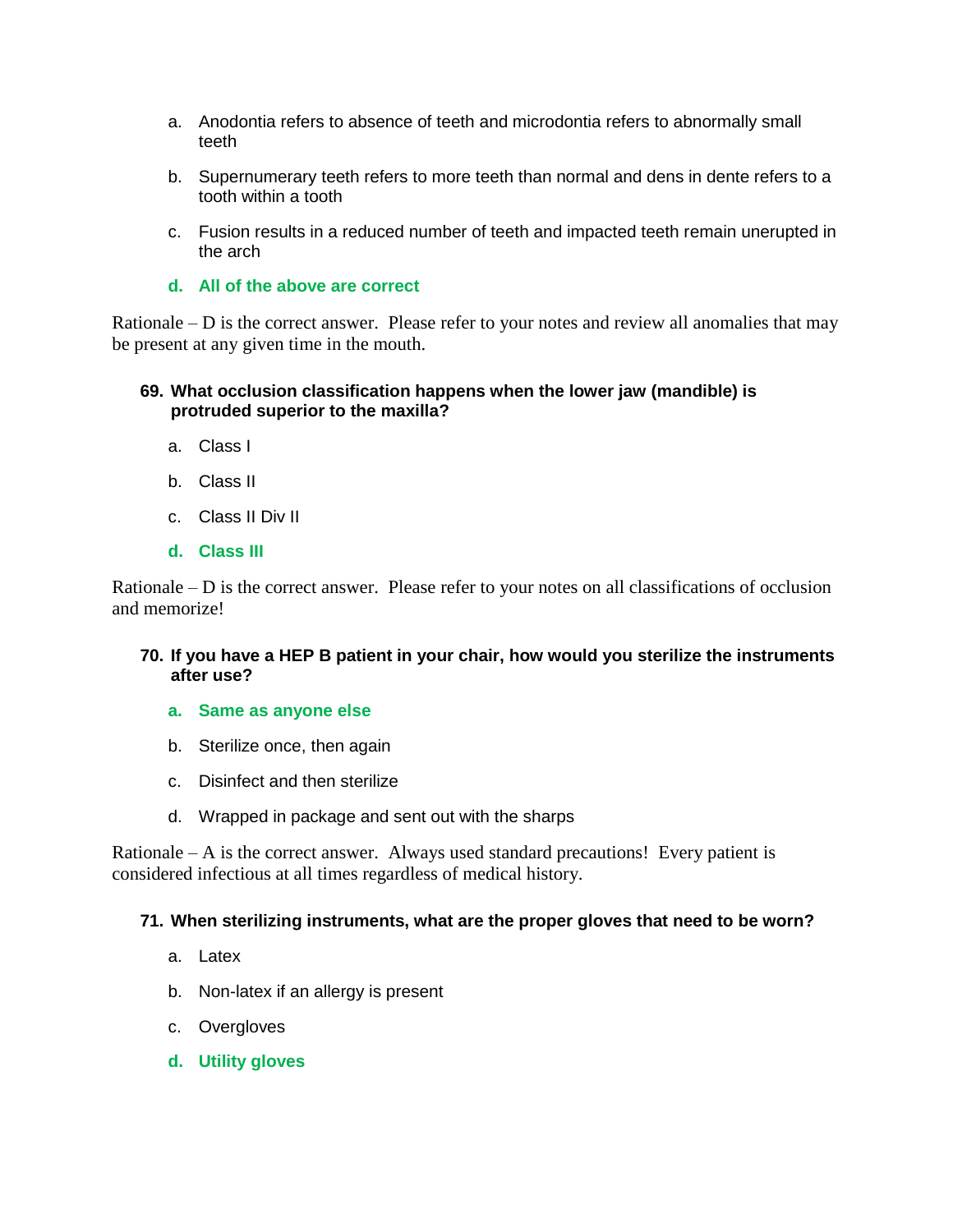Rationale  $-$  D is the correct answer. Latex (or non-latex) gloves are worn during treatment, over gloves are worn if needed to write in the chart quickly or grabbing something during a procedure.

# **72. What is the most important action that can be taken to prevent the transmission of microorganisms from one person to another?**

- a. Using a rubber dam
- b. Sterilizing properly
- **c. Hand washing**
- d. Dental assisting training

Rationale  $-C$  is the correct answer. Hands need to be washed before and after every patient as well as after using gloves. Keep in mind that new studies have been showing the use of an alcohol based sanitizer is 'just as' effective as hand washing, given the correct percentage of alcohol is present (60%-70% at least) and hands are not visibly soiled.

# **73. What does MSDS stand for in WHMIS?**

- a. Material Safe and Data Sterilizing
- b. Maternal Safe Delay Sheets
- c. Material Safety Data Sterilizing

# **d. Material Safety Data Sheets**

Rationale  $-$  D is the correct answer. The MSDS is the backup to the label. The label alerts the worker with a brief profile of a hazardous material. The MSDS contains detailed information about the product.

# **74. When looking at hazard symbols, what is Class A?**

- a. Flammable combustible material
- **b. Compressed gas**
- c. Oxidizing material
- *d. A and C*

Rationale – B is the correct answer. Class B is flammable combustible material and Class C is oxidizing material.

# **75. The tooth 62 is:**

- **a. Maxillary left of a primary tooth**
- b. Maxillary left of a permanent tooth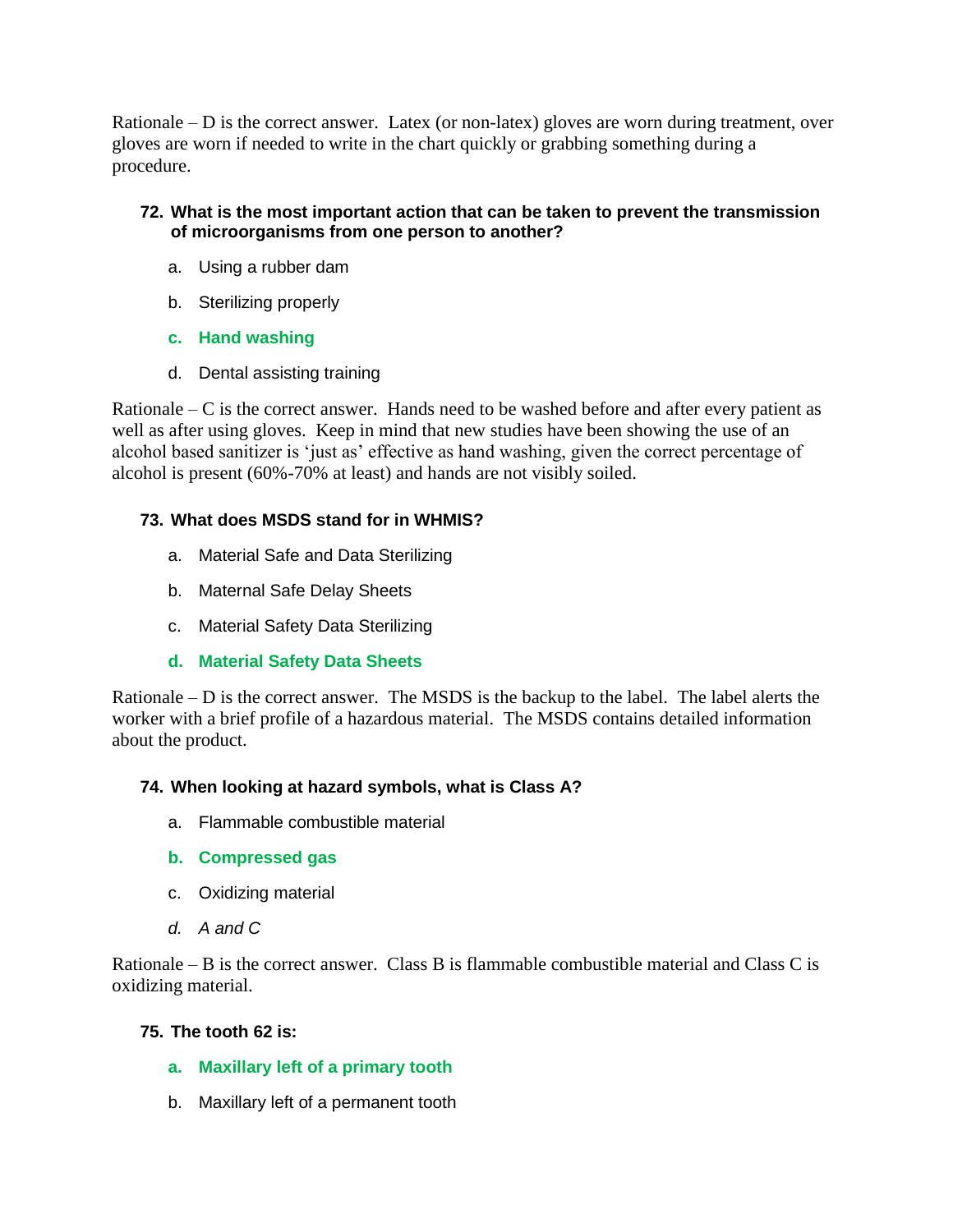- c. Maxillary right of a primary tooth
- d. Maxillary left of a permanent tooth

Rationale – A is the correct answer. Quads 5,6,7,8 are primary teeth (Similar to Quads 1,2,3,4 for permanent dentition).

---------------------------------------------------------------------------------------------------------------------

1. b. Composite should always be layered due to shrinkage upon curing. The layering technique prevents voids in the fill of the restoration.

2. d. A precise series of steps must be followed while preparing and placing a composite restoration into the tooth for a proper, long-lasting bond.

3. c. A Class III restoration is located on the anterior interproximal surfaces. While placing the composite restoration, a mylar strip must be placed in between the prepared tooth and the tooth next to it to avoid bonding the two interproximal surfaces together. A mylar strip allows the ultraviolet light from the curing unit to access and penetrate the uncured composite material.

4. b. A hollenback carver is used in amalgam procedures to carve the interproximal surfaces of a freshly placed amalgam restoration. It does not polish a composite restoration.

5. b. A curing light emits ultraviolet light, which causes polymerization to occur in the resinbased materials.

6. c. In dental terminology, cured means to set or harden. This occurs with many of the lightsensitive and/ or resin-based materials.

7. a. Composites and other resin-based materials are typically very sensitive to moisture. It is recommended by composite manufacturers that a rubber dam be utilized while placement of this type of material is occurring. Saliva, water, and moisture from the patient's breath can all contaminate the bond strength of the composite restoration. The rubber dam aids in preventing this.

8. b. The term flash refers to excess bonding and composite materials remaining on the tooth structure following the curing process. Since bonding and composite materials are tooth colored, excess material is difficult to see. Flash is usually located during the polishing process.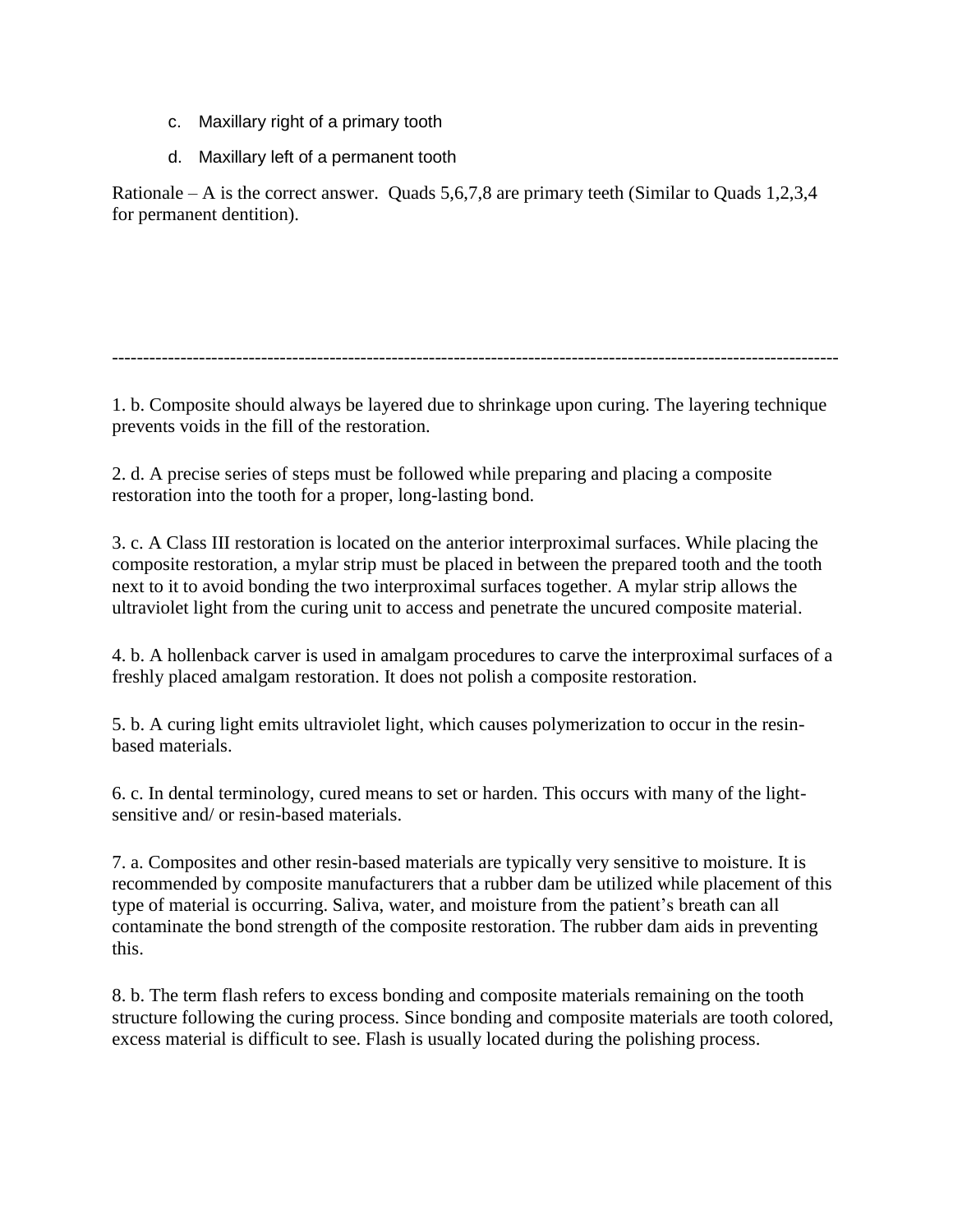9. d. A discoid-cleoid is a carving instrument used on the occlusal surface of freshly placed amalgam. It is not classified as a hand carver or a rotary instrument capable of tooth preparation or decay removal.

10. b. A base is placed on the floor of a tooth preparation to soothe and insulates the pulp from hot and cold temperatures.

11. c. Always follow the manufacturer's instructions when mixing any dental material. The instructions will be included with each package.

12. e. Cavity varnishes seal the dentinal tubules, are liquid so they flow easily, evaporate quickly, and should not be placed under a glass ionomer or a resin restoration because they inhibit the bond strength of the material.

13. c. Calcium hydroxide is known in dentistry as a liner that stimulates secondary dentin. It is placed on the floor of the cavity preparation just above the pulp.

14. c. One of the benefits of using glass ionomers is that they contain fluoride, which makes them anticariogenic. This continual release of fluoride strengthens the enamel and dentin.

15. b. [Oil](http://www.education.com/reference/article/dental-materials-practice-problems/?page=2) of cloves is an ingredient in ZOE that is very soothing to the pulp.

16. e. Gypsum materials are various types of plasters and stones with varying strengths, which are utilized for different purposes in dentistry.

17. e. Either ZOE or non-eugenol temporary cement would be acceptable when cementing an aluminum temporary restoration. The permanent restoration may be an all-porcelain crown and, in that case, temporary cement with no eugenol should be used. Answers a and b are both permanent cements, and should not be used for temporary restorations.

18. e. Either ZOE or non-eugenol temporary cement would be acceptable when cementing a polycarbonate temporary restoration. The permanent restoration may be an all-porcelain crown and, in that case, temporary cement with no eugenol should be used. Answers a and b are both permanent cements, and should not be used for temporary restorations.

19. c. According to the manufacturer, temporary cement is designed to last up to six months. However, most temporary cements are used for only two weeks until the permanent cast restoration is made by the lab.

20. b. This is the correct sequence for placing an amalgam restoration.

21. d. This is the sequence of instrumentation for an amalgam restoration.

22. d. Sealant material is a preventive measure used to prevent occlusal decay.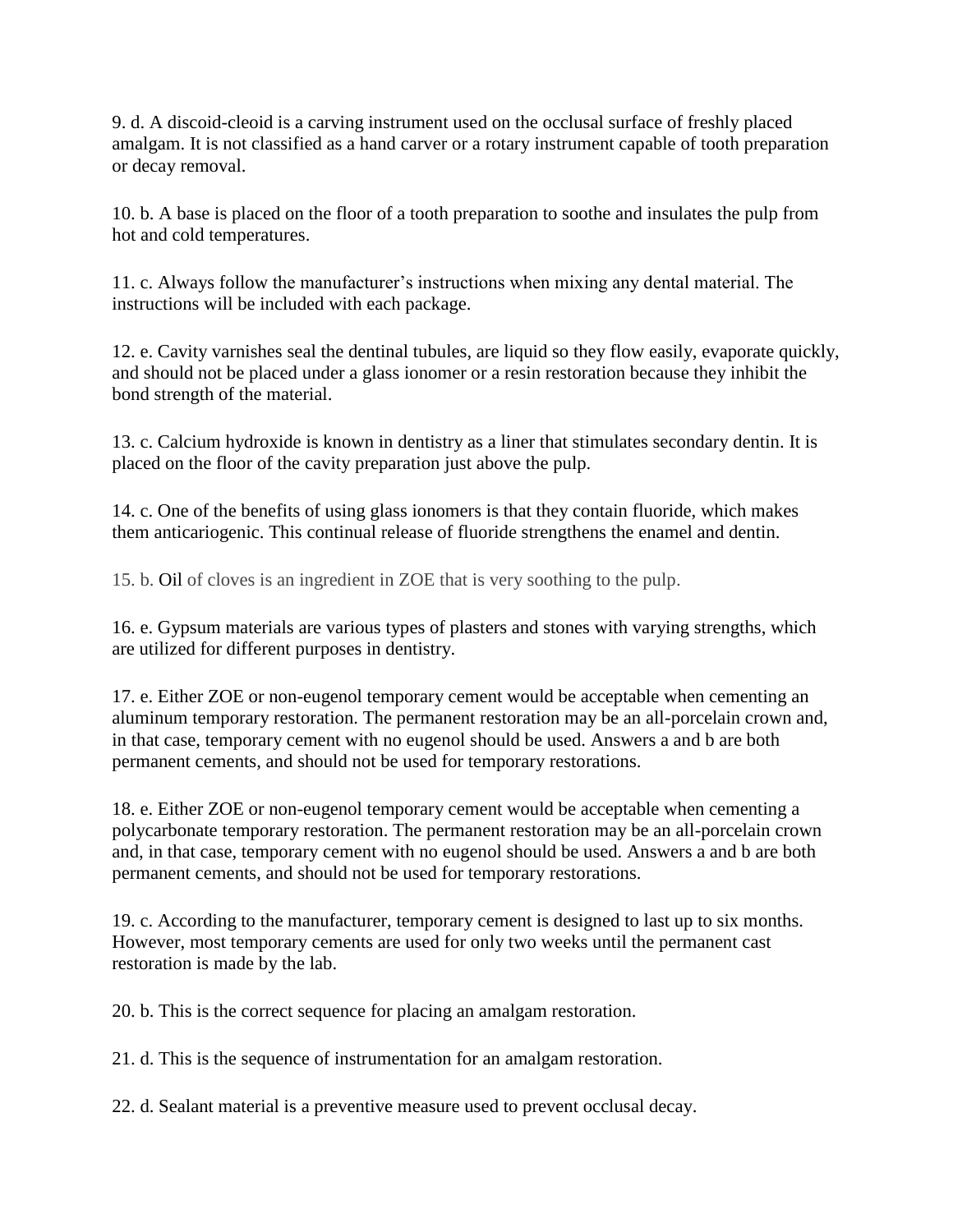23. e. This is the correct sequence for placement of a sealant.

24. a. Gutta percha is the only dental material available that will flow into the canals of rootcanal-treated teeth when heated.

25. e. Periodontal dressings are supplied as light-cured materials; they can be eugenol-based and non-eugenol based.

26. b. A bite registration is taken after the tooth is prepped to demonstrate to the lab the amount of clearance from the prepped tooth to the surrounding natural teeth and anatomy of the occlusion.

27. c. The patient needs to apply intraoral force to the permanent crown during cementation to ensure the restoration has seated all the way to the margin. An orangewood stick or cotton roll is helpful in exerting proper intraoral forces along the cast restoration.

28. b. A slightly high occlusion can be adjusted by the dentist at the chair. The other examples would need to be repaired at the lab with the expertise of the lab technician.

29. b. A gingival margin trimmer is a hand-cutting instrument used during tooth preparation. It does not have a place on a crown and bridge cementation setup.

30. a. An onlay is a cast restoration that covers the cusps of the tooth but leaves the facial and lingual aspects of the tooth intact.

31. a. Alginate is not used as a final impression material because it is not an accurate elastomeric material. Final impressions must be extremely accurate.

32. e. The largest size retraction cord is a size 3. It is used in large sulcular areas.

33. c. Heavy- or medium-bodied impression material is also known as "tray" material because it is placed in a tray by the assistant just prior to placement in the mouth.

34. c. Acid etch, also known as tooth conditioner, should be placed on the prepared tooth for 15– 20 seconds. If left longer, the acid etch could over-etch the tooth structure, causing sensitivity. If rinsed off too soon, it will cause compromised bond strength, and the restoration could fail.

35. a. currently, ten years is the approximate life span of a properly placed sealant. The sealant will be examined at each six-month recall.

36. a. Trituration is the process of mixing. Amalgam capsules are placed into a triturator or amalgamator to combine the mercury and alloy powder to make the amalgam restoration.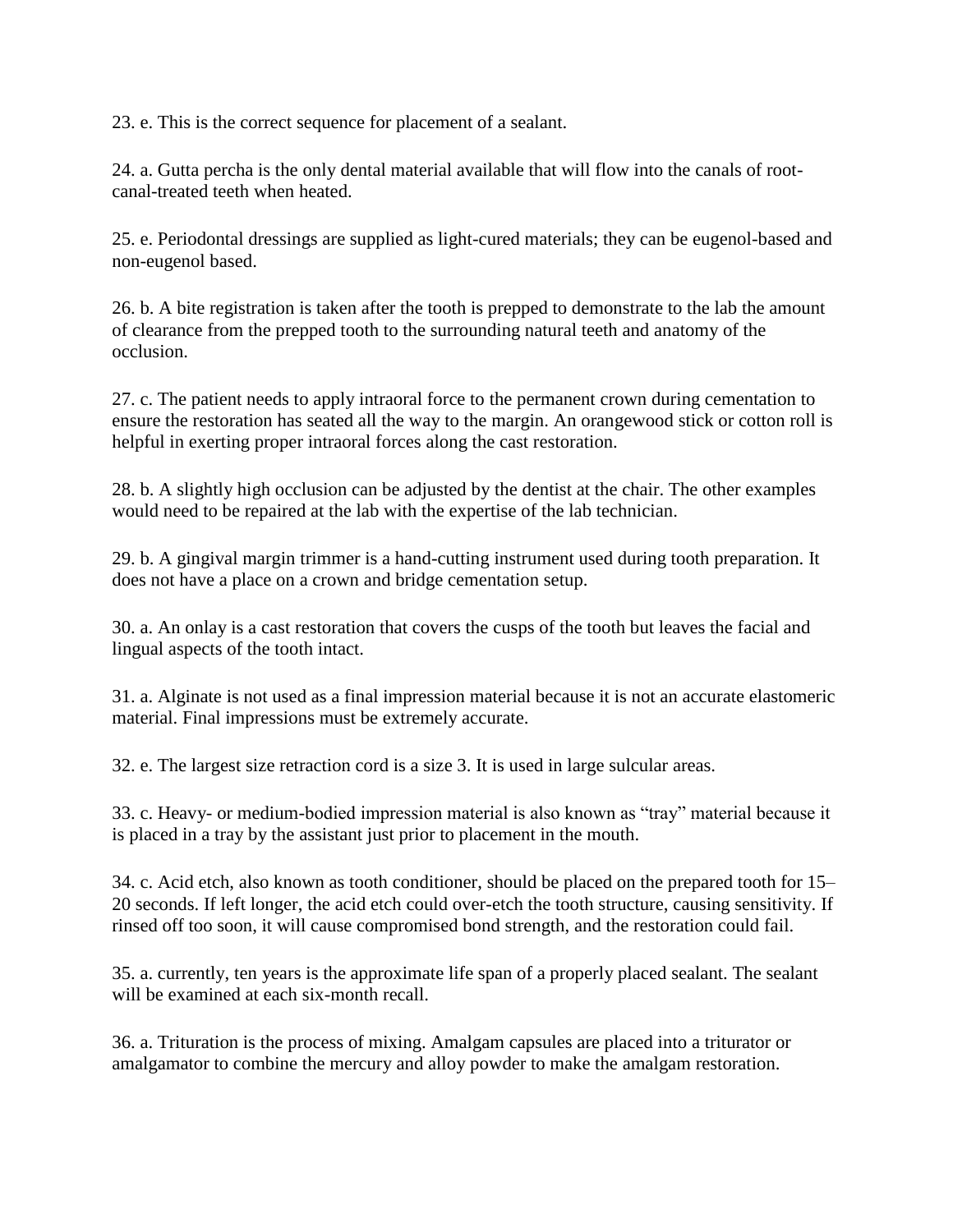37. c. It is not advised to look at the curing light when curing a resin-based material. Prolonged and frequent staring at this light over time will cause damage to the retina.

38. c. Sealant material is a form of flowable composite. This makes application easier, as it will flow into the fissures and grooves on the occlusal surfaces of posterior teeth.

39. c. The lathe is a machine to which a rag wheel is attached. The lathe spins in a circular motion and uses lab pumice to create a polished, smooth, and shiny appearance to the new temporary crown.

40. a. The smear layer is secreted by the dentinal tubules when they have been cut by the hand piece and bur. The dentin is trying to repair itself. This smear layer is removed by etching prior to placement of a resin based material.

41. b. A final or master impression is obtained with elastomeric impression material and is capable of giving the best reproduction of the prepared margin.

42. d. Sealants are placed on the occlusal surfaces of posterior teeth into the pits and fissures.

43. e. PVS, polyether, and polysulfide are the three elastomeric impression materials used in dentistry for final impressions.

44. c. Sealants are a preventive restoration to prevent decay from occurring on the occlusal surfaces of posterior teeth.

45. a. Slow but steady increments from one side of the impression is the proper way to pour plaster into the impression and lessen the number of air bubbles in the set model.

46. c. A vibrator is used to lessen the amount of air trapped in the plaster or stone mixture just prior to pouring into an impression.

47. a. A vacuum former, also known as a "suck down" machine, is used to soften the bleach tray material by heating the material slowly. It then provides a rush of air to seal the material around the model, creating a custom bleach tray for the patient.

48. d. Bite registration wax is the wax of choice when using wax for this purpose. Alternatively, bite registration can also be taken with a PVS elastomeric material.

49. c. Glass particles, silicate, and quartz are all additives placed in filled resins. They add extra strength to the composite material itself. The operator will choose a filled or unfilled resin, based on his or her preferences. One is not better than the other.